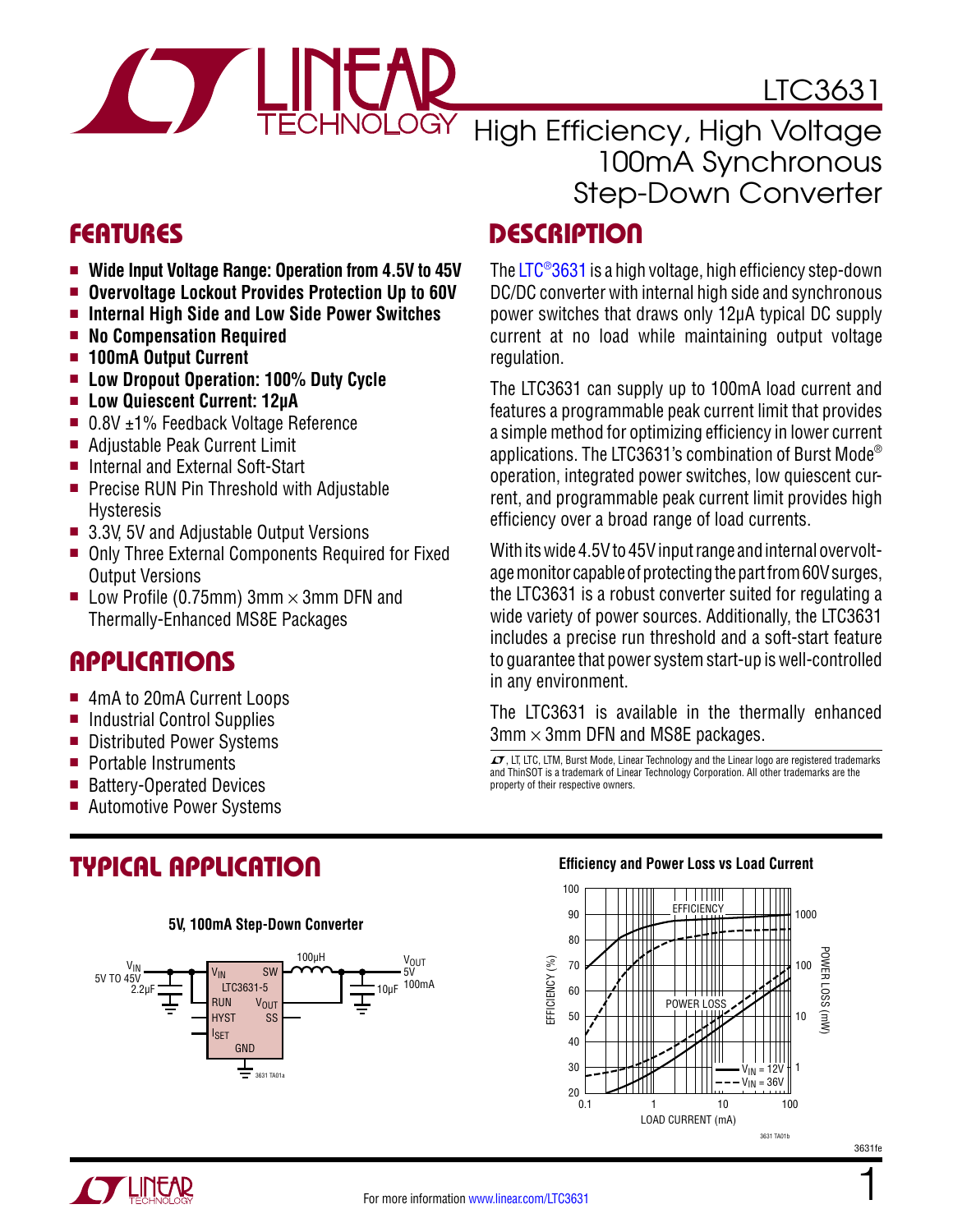# Absolute Maximum Ratings **(Note 1)**

| Operating Junction Temperature Range |  |
|--------------------------------------|--|
|                                      |  |
|                                      |  |
| Lead Temperature (Soldering, 10 sec) |  |
|                                      |  |

# Pin Configuration



# order information

| <b>LEAD FREE FINISH</b> | <b>TAPE AND REEL</b>   | <b>PART MARKING*</b> | <b>PACKAGE DESCRIPTION</b>     | <b>TEMPERATURE RANGE</b>            |
|-------------------------|------------------------|----------------------|--------------------------------|-------------------------------------|
| LTC3631EMS8E#PBF        | LTC3631EMS8E#TRPBF     | <b>LTFDT</b>         | 8-Lead Plastic MSOP            | $-40^{\circ}$ C to 125 $^{\circ}$ C |
| LTC3631EMS8E-3.3#PBF    | LTC3631EMS8E-3.3#TRPBF | <b>LTFFP</b>         | 8-Lead Plastic MSOP            | $-40^{\circ}$ C to 125 $^{\circ}$ C |
| LTC3631EMS8E-5#PBF      | LTC3631EMS8E-5#TRPBF   | <b>LTFFR</b>         | 8-Lead Plastic MSOP            | $-40^{\circ}$ C to 125 $^{\circ}$ C |
| LTC3631IMS8E#PBF        | LTC3631IMS8E#TRPBF     | <b>LTFDT</b>         | 8-Lead Plastic MSOP            | $-40^{\circ}$ C to 125 $^{\circ}$ C |
| LTC3631IMS8E-3.3#PBF    | LTC3631IMS8E-3.3#TRPBF | <b>LTFFP</b>         | 8-Lead Plastic MSOP            | $-40^{\circ}$ C to 125 $^{\circ}$ C |
| LTC3631IMS8E-5#PBF      | LTC3631IMS8E-5#TRPBF   | <b>LTFFR</b>         | 8-Lead Plastic MSOP            | $-40^{\circ}$ C to 125 $^{\circ}$ C |
| LTC3631EDD#PBF          | LTC3631EDD#TRPBF       | LFDV                 | 8-Lead (3mm × 3mm) Plastic DFN | $-40^{\circ}$ C to 125 $^{\circ}$ C |
| LTC3631EDD-3.3#PBF      | LTC3631EDD-3.3#TRPBF   | LFFN                 | 8-Lead (3mm × 3mm) Plastic DFN | $-40^{\circ}$ C to 125 $^{\circ}$ C |
| LTC3631EDD-5#PBF        | LTC3631EDD-5#TRPBF     | LFFQ                 | 8-Lead (3mm × 3mm) Plastic DFN | $-40^{\circ}$ C to 125 $^{\circ}$ C |
| LTC3631IDD#PBF          | LTC3631IDD#TRPBF       | LFDV                 | 8-Lead (3mm × 3mm) Plastic DFN | $-40^{\circ}$ C to 125 $^{\circ}$ C |
| LTC3631IDD-3.3#PBF      | LTC3631IDD-3.3#TRPBF   | LFFN                 | 8-Lead (3mm × 3mm) Plastic DFN | $-40^{\circ}$ C to 125 $^{\circ}$ C |
| LTC3631IDD-5#PBF        | LTC3631IDD-5#TRPBF     | LFFQ                 | 8-Lead (3mm × 3mm) Plastic DFN | $-40^{\circ}$ C to 125 $^{\circ}$ C |

Consult LTC Marketing for parts specified with wider operating temperature ranges. \*The temperature grade is identified by a label on the shipping container. Consult LTC Marketing for information on non-standard lead based finish parts.

For more information on lead free part marking, go to: http://www.linear.com/leadfree/

For more information on tape and reel specifications, go to: http://www.linear.com/tapeandreel/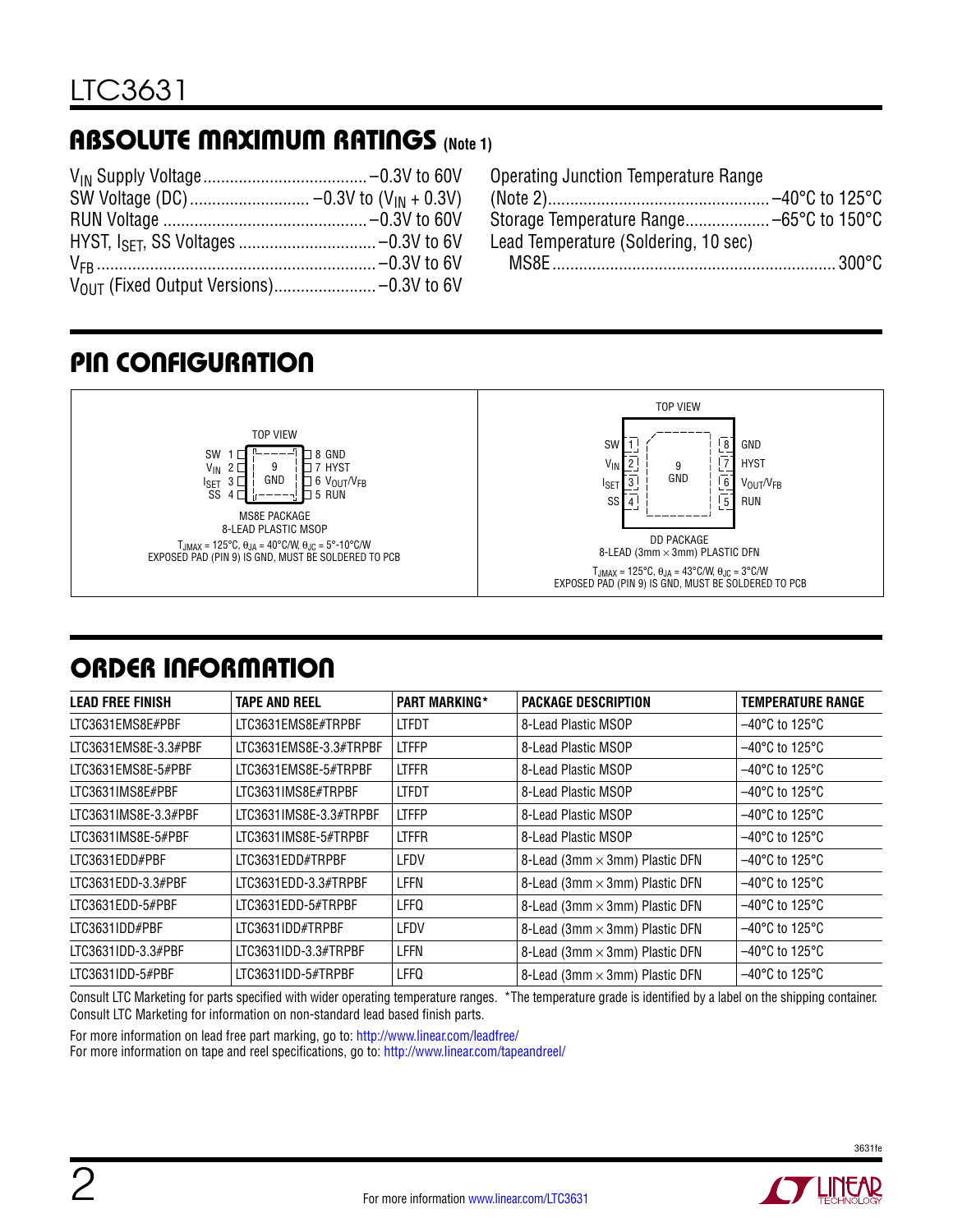### **ELECTRICAL CHARACTERISTICS** The  $\bullet$  denotes the specifications which apply over the full operating

junction temperature range, otherwise specifications are for T<sub>A</sub> = 25°C (Note 2). V<sub>IN</sub> = 10V, unless otherwise noted.

| <b>SYMBOL</b>                        | <b>PARAMETER</b>                                                                | <b>CONDITIONS</b>                                                                    |                | <b>MIN</b>     | <b>TYP</b>          | <b>MAX</b>     | <b>UNITS</b>                                 |
|--------------------------------------|---------------------------------------------------------------------------------|--------------------------------------------------------------------------------------|----------------|----------------|---------------------|----------------|----------------------------------------------|
| <b>Input Supply (V<sub>IN</sub>)</b> |                                                                                 |                                                                                      |                |                |                     |                |                                              |
| VIN                                  | Input Voltage Operating Range                                                   |                                                                                      |                | 4.5            |                     | 45             | $\mathsf{V}$                                 |
| <b>UVLO</b>                          | V <sub>IN</sub> Undervoltage Lockout                                            | V <sub>IN</sub> Rising<br>V <sub>IN</sub> Falling<br>Hysteresis                      | 0              | 3.80<br>3.75   | 4.15<br>4.00<br>150 | 4.50<br>4.35   | $\mathsf{V}$<br>$\mathsf{V}$<br>mV           |
| <b>OVLO</b>                          | V <sub>IN</sub> Overvoltage Lockout                                             | V <sub>IN</sub> Rising<br>V <sub>IN</sub> Falling<br><b>Hysteresis</b>               |                | 47<br>45       | 50<br>48<br>2       | 52<br>50       | $\mathsf{V}$<br>$\mathsf{V}$<br>$\mathsf{V}$ |
| $I_{\mathbb{Q}}$                     | DC Supply Current (Note 3)<br><b>Active Mode</b><br>Sleep Mode<br>Shutdown Mode | $V_{RIIN} = 0V$                                                                      |                |                | 125<br>12<br>3      | 220<br>22<br>6 | μA<br>μA<br>μA                               |
| Output Supply (VOUT/VFB)             |                                                                                 |                                                                                      |                |                |                     |                |                                              |
| <b>V<sub>OUT</sub></b>               | Output Voltage Trip Thresholds                                                  | LTC3631-3.3V, V <sub>OUT</sub> Rising<br>LTC3631-3.3V, $V_{OUT}$ Falling             | $\bullet$      | 3.260<br>3.240 | 3.310<br>3.290      | 3.360<br>3.340 | $\mathsf{V}$<br>$\mathsf{V}$                 |
|                                      |                                                                                 | LTC3631-5V, $V_{OIII}$ Rising<br>LTC3631-5V, V <sub>OUT</sub> Falling                | O<br>$\bullet$ | 4.940<br>4.910 | 5.015<br>4.985      | 5.090<br>5.060 | $\mathsf{V}$<br>V                            |
| <b>V<sub>FB</sub></b>                | Feedback Comparator Trip Voltage                                                | V <sub>FB</sub> Rising                                                               | $\bullet$      | 0.792          | 0.800               | 0.808          | $\mathsf{V}$                                 |
| $V_{H YST}$                          | Feedback Comparator Hysteresis                                                  |                                                                                      | $\bullet$      | 3              | 5                   | 7              | mV                                           |
| IFB                                  | Feedback Pin Current                                                            | Adjustable Output Version, $V_{FB} = 1V$                                             |                | $-10$          | 0                   | 10             | nA                                           |
| $\Delta V_{LINEREG}$                 | Feedback Voltage Line Regulation                                                | $V_{IN} = 4.5V$ to 45V<br>LTC3631-5, $V_{IN}$ = 6V to 45V                            |                |                | 0.001               |                | $\%N$                                        |
| <b>Operation</b>                     |                                                                                 |                                                                                      |                |                |                     |                |                                              |
| V <sub>RUN</sub>                     | Run Pin Threshold Voltage                                                       | <b>RUN Rising</b><br><b>RUN Falling</b><br>Hysteresis                                |                | 1.17<br>1.06   | 1.21<br>1.10<br>110 | 1.25<br>1.14   | $\mathsf{V}$<br>$\vee$<br>mV                 |
| <b>IRUN</b>                          | Run Pin Leakage Current                                                         | $RUN = 1.3V$                                                                         |                | $-10$          | 0                   | 10             | nA                                           |
| VHYSTL                               | Hysteresis Pin Voltage Low                                                      | $RUN < 1V, IHYST = 1mA$                                                              |                |                | 0.07                | 0.1            | $\mathsf{V}$                                 |
| <b>I</b> <sub>HYST</sub>             | Hysteresis Pin Leakage Current                                                  | $V_{H YST} = 1.3V$                                                                   |                | $-10$          | 0                   | 10             | nA                                           |
| I <sub>SS</sub>                      | Soft-Start Pin Pull-Up Current                                                  | $V_{SS}$ < 1.5V                                                                      |                | 4.5            | 5.5                 | 6.5            | μA                                           |
| <b>TINTSS</b>                        | Internal Soft-Start Time                                                        | SS Pin Floating                                                                      |                |                | 0.75                |                | ms                                           |
| <b>I</b> PEAK                        | Peak Current Trip Threshold                                                     | $ISFT$ Floating<br>500k Resistor from ISET to GND<br>I <sub>SET</sub> Shorted to GND | 0              | 200<br>40      | 225<br>120<br>50    | 280<br>65      | mA<br>mA<br>mA                               |
| $R_{ON}$                             | Power Switch On-Resistance<br><b>Top Switch</b><br><b>Bottom Switch</b>         | $I_{SW} = -25mA$<br>$ISW = 25mA$                                                     |                |                | 3.0<br>1.5          |                | $\Omega$<br>$\Omega$                         |

**Note 1:** Stresses beyond those listed under Absolute Maximum Ratings may cause permanent damage to the device. Exposure to any Absolute Maximum Rating condition for extended periods may affect device reliability and lifetime.

**Note 2:** The LTC3631 is tested under pulsed load conditions such that  $T_J \approx T_A$ . The LTC3631E is guaranteed to meet specifications from 0°C to 85°C junction temperature. Specifications over the –40°C to 125°C operating junction temperature range are assured by design, characterization and correlation with statistical process controls. The LTC3631I is guaranteed over the full –40°C to 125°C operating junction temperature range. Note that the maximum ambient temperature consistent with these specifications is determined by specific operating conditions in conjunction with board layout, the rated package thermal impedance and other environmental factors. The junction temperature (T<sub>J</sub>, in  $^{\circ}$ C) is calculated from the ambient temperature (T<sub>A</sub>, in  $^{\circ}$ C) and power dissipation (PD, in Watts) according to the formula:

$$
T_J = T_A + (PD \bullet \theta_{JA})
$$

where  $\theta_{JA}$  (in °C/W) is the package thermal impedance.

**Note 3:** Dynamic supply current is higher due to the gate charge being delivered at the switching frequency. See Applications Information.

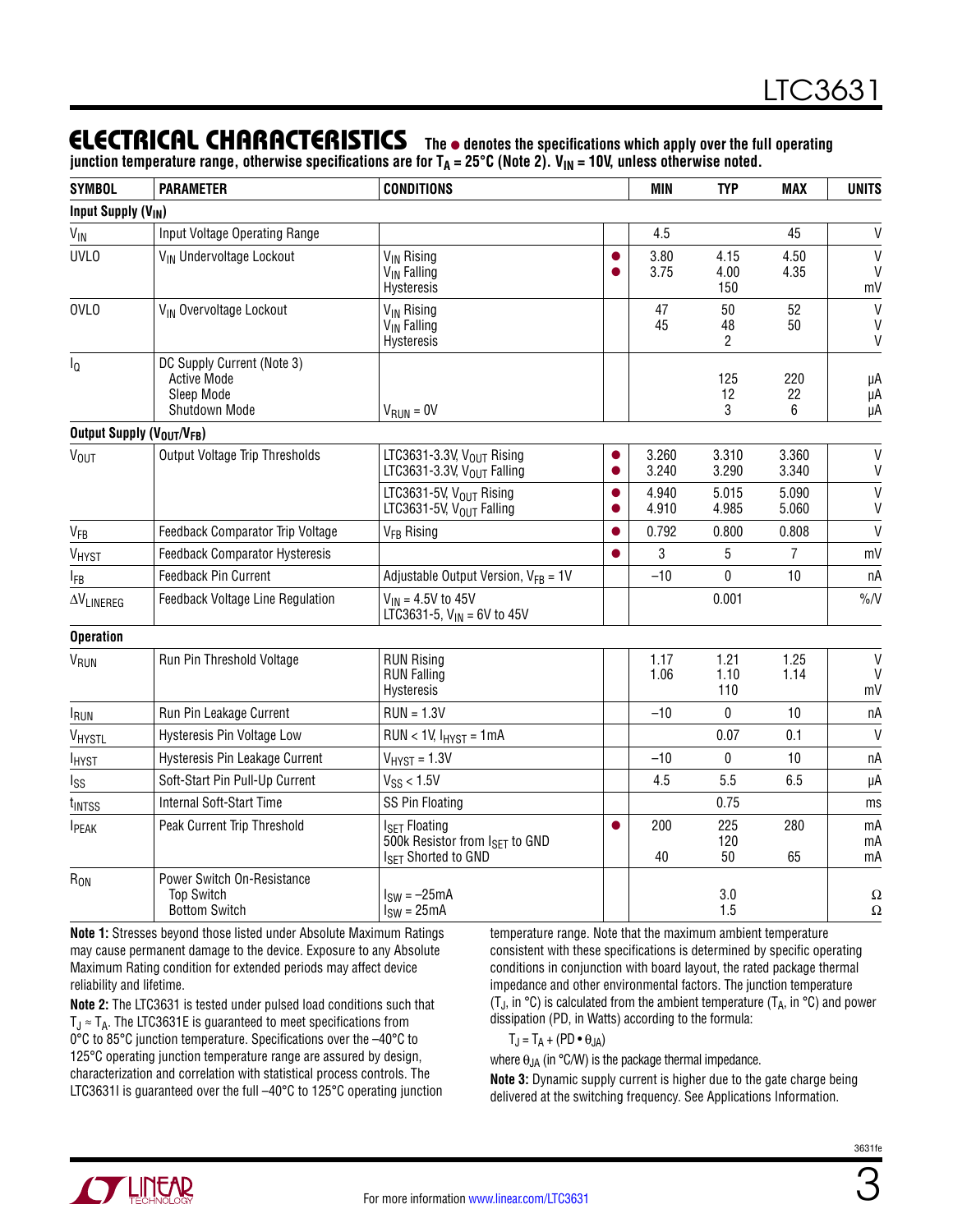# Typical Performance Characteristics



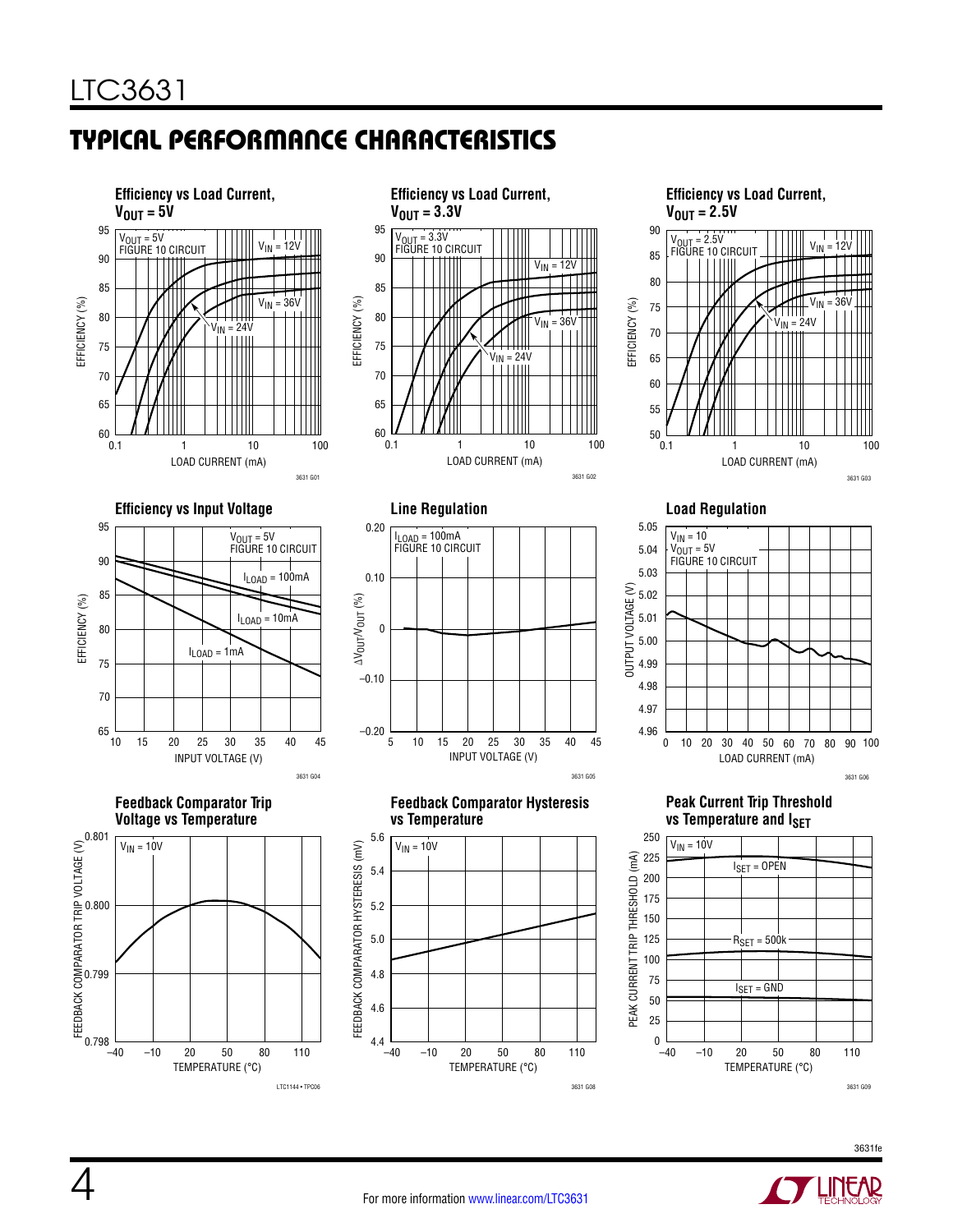## Typical Performance Characteristics





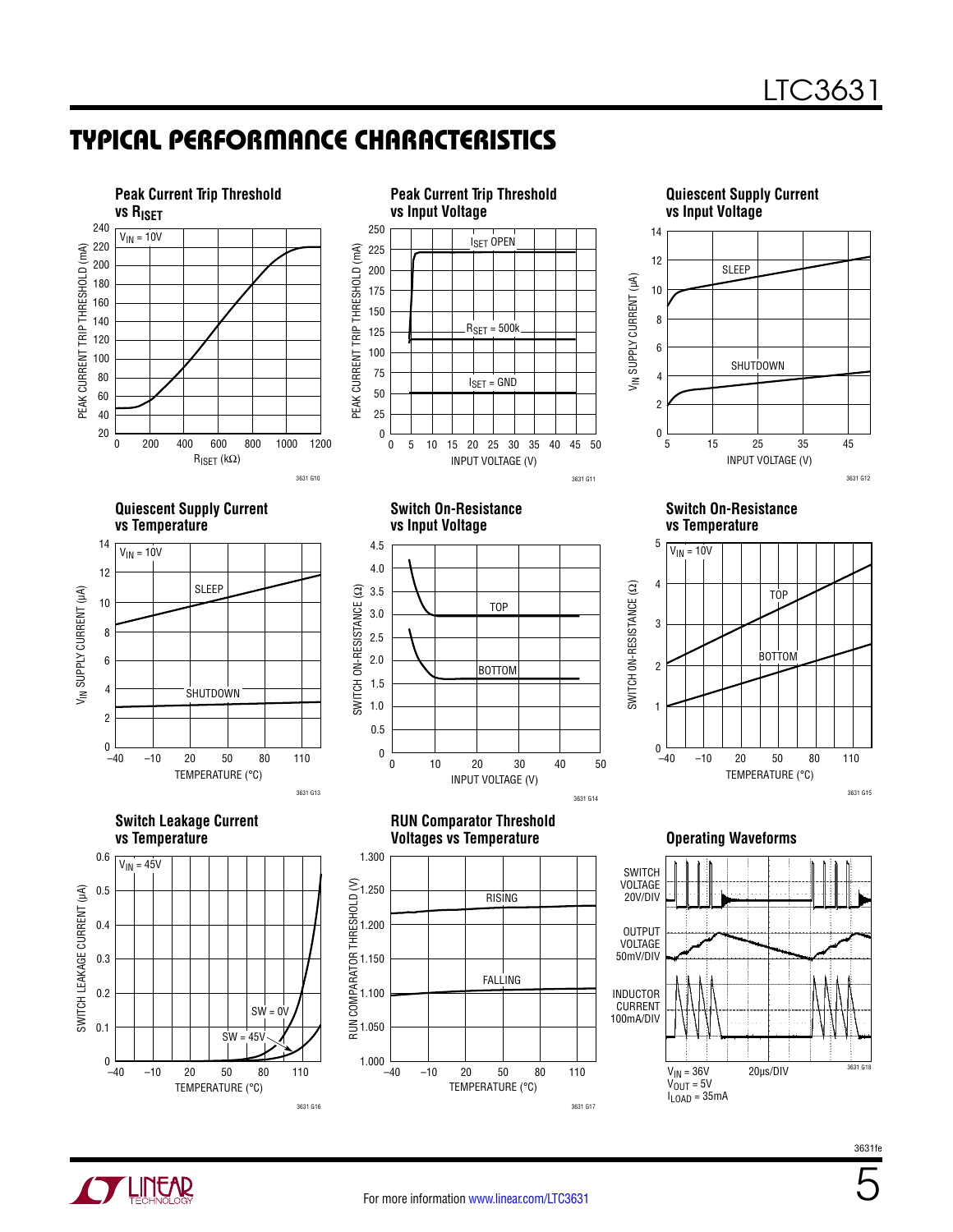# Typical Performance Characteristics



### Pin Functions

**SW (Pin 1):** Switch Node Connection to Inductor. This pin connects to the drains of the internal power MOSFET switches.

**VIN (Pin 2):** Main Supply Pin. A ceramic bypass capacitor should be tied between this pin and GND (Pin 8).

**ISFT (Pin 3):** Peak Current Set Input. A resistor from this pin to ground sets the peak current trip threshold. Leave floating for the maximum peak current (225mA). Short this pin to ground for the minimum peak current (50mA). A 1µA current is sourced out of this pin.

**SS (Pin 4)**: Soft-Start Control Input. A capacitor to ground at this pin sets the ramp time to full current output during start-up. A 5µA current is sourced out of this pin. If left floating, the ramp time defaults to an internal 0.75ms soft-start.

**RUN (Pin 5):** Run Control Input. A voltage on this pin above 1.2V enables normal operation. Forcing this pin below 0.7V shuts down the LTC3631, reducing quiescent current to approximately 3µA.

**VOUT/VFB** (Pin 6): Output Voltage Feedback. For the fixed output versions, connect this pin to the output supply. For the adjustable version, an external resistive divider should be used to divide the output voltage down for comparison to the 0.8V reference.

**HYST (Pin 7):** Run Hysteresis Open-Drain Logic Output. This pin is pulled to ground when RUN (Pin 5) is below 1.2V. This pin can be used to adjust the RUN pin hysteresis. See Applications Information.

**GND (Pin 8, Exposed Pad Pin 9):** Ground. The exposed pad must be soldered to the printed circuit board ground plane for optimal electrical and thermal performance.

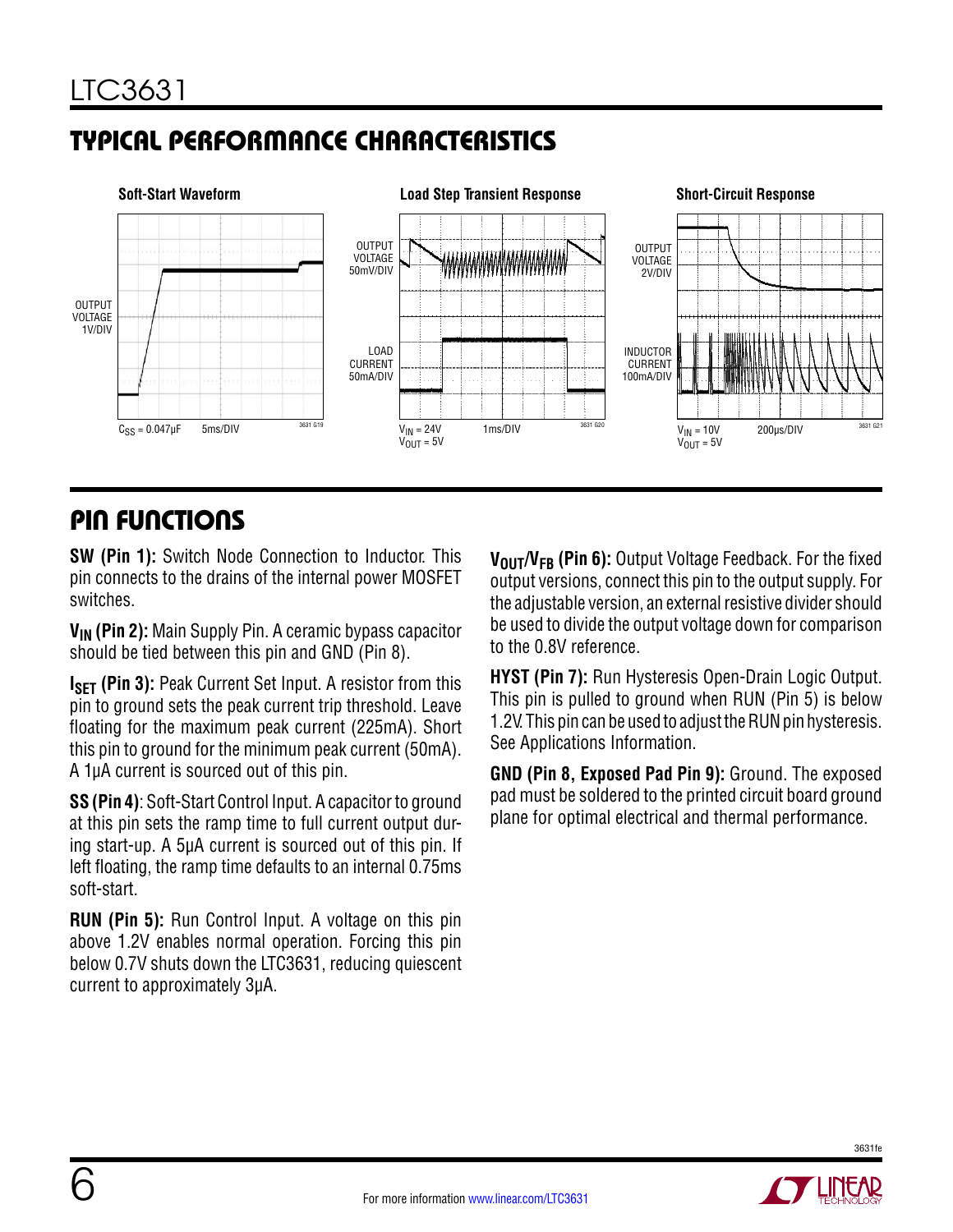### Block Diagram





For more information [www.linear.com/LTC3631](http://www.linear.com/LTC3631)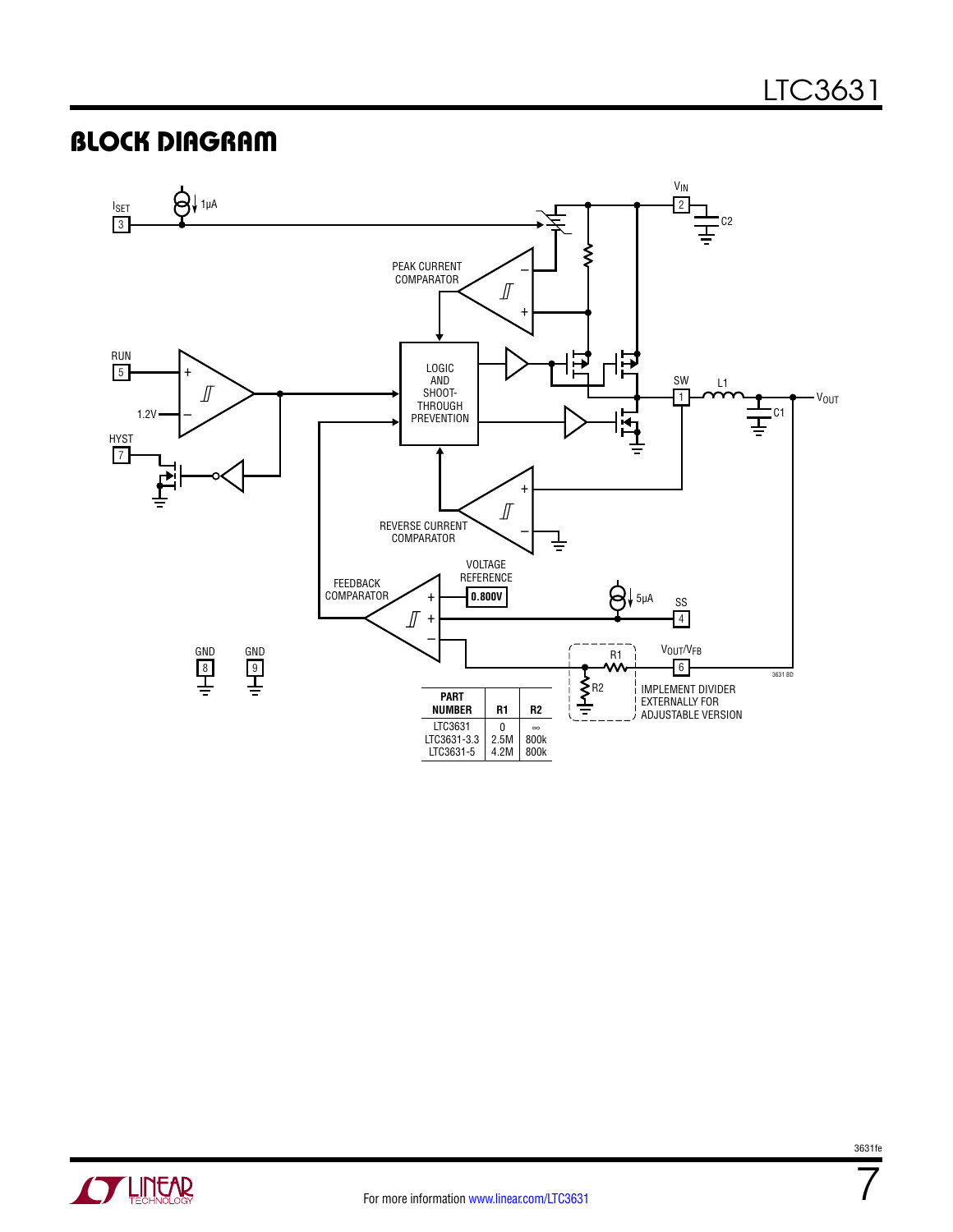### **OPERATION** (Refer to Block Diagram)

The LTC3631 is a step-down DC/DC converter with internal power switches that uses Burst Mode control, combining low quiescent current with high switching frequency, which results in high efficiency across a wide range of load currents. Burst Mode operation functions by using short "burst" cycles to ramp the inductor current through the internal power switches, followed by a sleep cycle where the power switches are off and the load current is supplied by the output capacitor. During the sleep cycle, the LTC3631 draws only 12µA of supply current. At light loads, the burst cycles are a small percentage of the total cycle time which minimizes the average supply current, greatly improving efficiency.

#### **Main Control Loop**

The feedback comparator monitors the voltage on the  $V_{FB}$ pin and compares it to an internal 800mV reference. If this voltage is greater than the reference, the comparator activates a sleep mode in which the power switches and current comparators are disabled, reducing the  $V_{\text{IN}}$  pin supply current to only 12µA. As the load current discharges the output capacitor, the voltage on the  $V_{FB}$  pin decreases. When this voltage falls 5mV below the 800mV reference, the feedback comparator trips and enables burst cycles.

At the beginning of the burst cycle, the internal high side power switch (P-channel MOSFET) is turned on and the inductor current begins to ramp up. The inductor current increases until either the current exceeds the peak current comparator threshold or the voltage on the  $V_{FB}$  pin exceeds 800mV, at which time the high side power switch is turned off, and the low side power switch (N-channel MOSFET) turns on. The inductor current ramps down until the reverse current comparator trips, signaling that the current is close to zero. If the voltage on the  $V_{FB}$  pin is still less than the 800mV reference, the high side power switch is turned on again and another cycle commences. The average current during a burst cycle will normally be

greater than the average load current. For this architecture, the maximum average output current is equal to half of the peak current.

The hysteretic nature of this control architecture results in a switching frequency that is a function of the input voltage, output voltage and inductor value. This behavior provides inherent short-circuit protection. If the output is shorted to ground, the inductor current will decay very slowly during a single switching cycle. Since the high side switch turns on only when the inductor current is near zero, the LTC3631 inherently switches at a lower frequency during start-up or short-circuit conditions.

#### **Start-Up and Shutdown**

If the voltage on the RUN pin is less than 0.7V, the LTC3631 enters a shutdown mode in which all internal circuitry is disabled, reducing the DC supply current to 3µA. When the voltage on the RUN pin exceeds 1.21V, normal operation of the main control loop is enabled. The RUN pin comparator has 110mV of internal hysteresis, and therefore must fall below 1.1V to disable the main control loop.

The HYST pin provides an added degree of flexibility for the RUN pin operation. This open-drain output is pulled to ground whenever the RUN comparator is not tripped, signaling that the LTC3631 is not in normal operation. In applications where the RUN pin is used to monitor the  $V_{IN}$  voltage through an external resistive divider, the HYST pin can be used to increase the effective RUN comparator hysteresis.

An internal 1ms soft-start function limits the ramp rate of the output voltage on start-up to prevent excessive input supply droop. If a longer ramp time and consequently less supply droop is desired, a capacitor can be placed from the SS pin to ground. The 5µA current that is sourced out of this pin will create a smooth voltage ramp on the capacitor. If this ramp rate is slower than the internal 1ms soft-start,

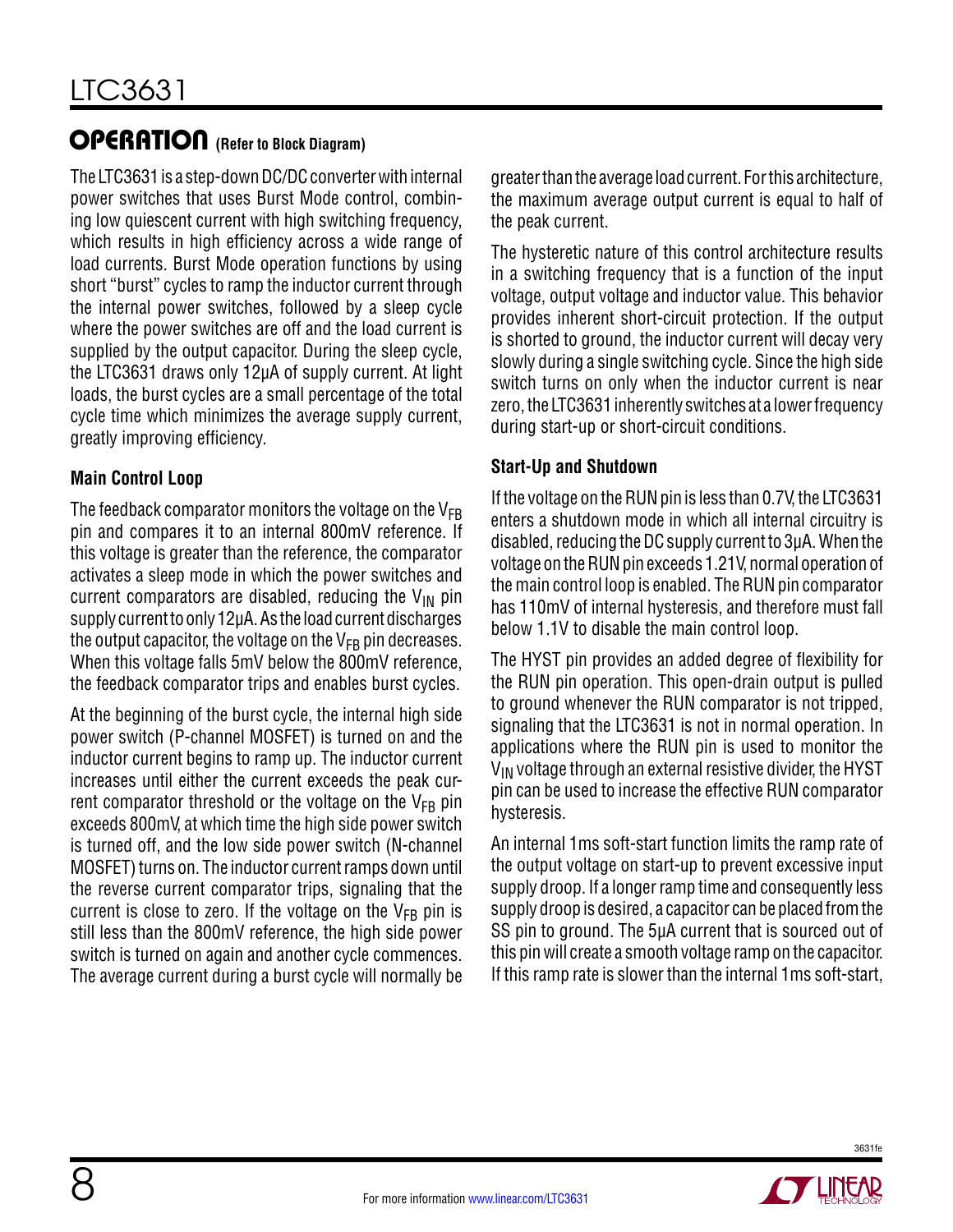### **OPERATION** (Refer to Block Diagram)

then the output voltage will be limited by the ramp rate on the SS pin instead. The internal and external soft-start functions are reset on start-up and after an undervoltage or overvoltage event on the input supply.

In order to ensure a smooth start-up transition in any application, the internal soft-start also ramps the peak inductor current from 50mA during its 1ms ramp time to the set peak current threshold. The external ramp on the SS pin does not limit the peak inductor current during start-up; however, placing a capacitor from the  $I_{\rm SFT}$  pin to ground does provide this capability.

#### **Peak Inductor Current Programming**

The offset of the peak current comparator nominally provides a peak inductor current of 225mA. This peak inductor current can be adjusted by placing a resistor from the  $I_{\text{SFT}}$  pin to ground. The 1µA current sourced out of this pin through the resistor generates a voltage that is translated into an offset in the peak current comparator, which limits the peak inductor current.

#### **Input Undervoltage and Overvoltage Lockout**

The LTC3631 implements a protection feature which disables switching when the input voltage is not within the 4.5V to 45V operating range. If  $V_{IN}$  falls below 4V typical (4.35V maximum), an undervoltage detector disables switching. Similarly, if  $V_{IN}$  rises above 50V typical (47V minimum), an overvoltage detector disables switching. When switching is disabled, the LTC3631 can safely sustain input voltages up to the absolute maximum rating of 60V. Switching is enabled when the input voltage returns to the 4.5V to 45V operating range.



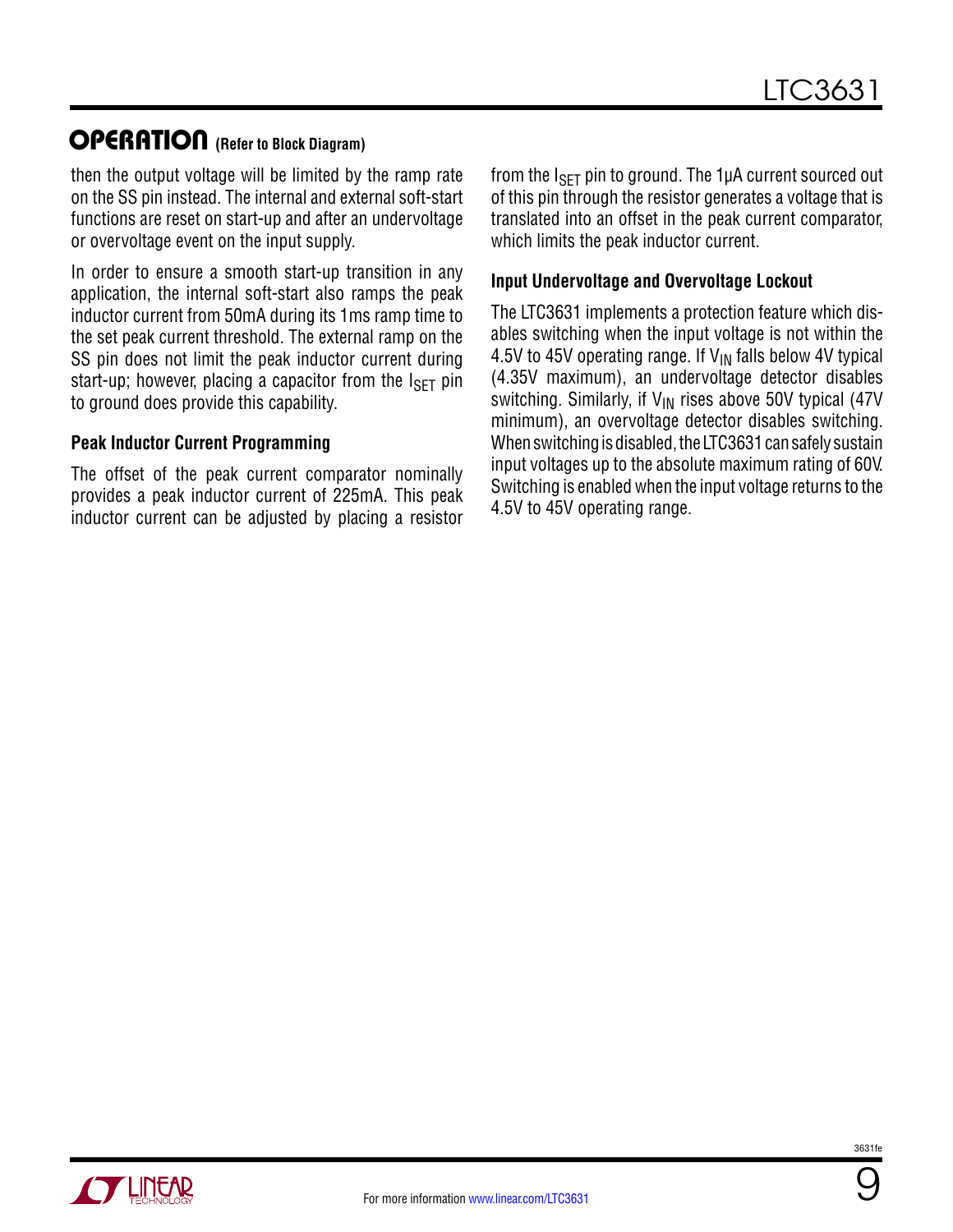The basic LTC3631 application circuit is shown on the front page of this data sheet. External component selection is determined by the maximum load current requirement and begins with the selection of the peak current programming resistor,  $R_{\text{ISFT}}$ . The inductor value L can then be determined, followed by capacitors  $C_{IN}$  and  $C_{OUT}$ .

### **Peak Current Resistor Selection**

The peak current comparator has a maximum current limit of 225mA nominally, which results in a maximum average current of 112mA. For applications that demand less current, the peak current threshold can be reduced to as little as 50mA. This lower peak current allows the use of lower value, smaller components (input capacitor, output capacitor and inductor), resulting in lower input supply ripple and a smaller overall DC/DC converter.

The threshold can be easily programmed with an appropriately chosen resistor ( $R_{\text{ISET}}$ ) between the  $I_{\text{SET}}$  pin and ground. The value of resistor for a particular peak current can be computed by using Figure 1 or the following equation:

 $R_{\text{ISFT}} = I_{\text{PFAK}} \cdot 4.5 \cdot 10^6$ 

where  $50mA < I_{PEAK} < 225mA$ .

The peak current is internally limited to be within the range of 50mA to 225mA. Shorting the  $I_{\text{SFT}}$  pin to ground programs the current limit to 50mA, and leaving it floating sets the current limit to the maximum value of 225mA. When selecting this resistor value, be aware that the





maximum average output current for this architecture is limited to half of the peak current. Therefore, be sure to select a value that sets the peak current with enough margin to provide adequate load current under all foreseeable operating conditions.

#### **Inductor Selection**

The inductor, input voltage, output voltage and peak current determine the switching frequency of the LTC3631. For a given input voltage, output voltage and peak current, the inductor value sets the switching frequency when the output is in regulation. A good first choice for the inductor value can be determined by the following equation:

$$
L = \left(\frac{V_{OUT}}{f \bullet I_{PEAK}}\right) \bullet \left(1 - \frac{V_{OUT}}{V_{IN}}\right)
$$

The variation in switching frequency with input voltage and inductance is shown in the following two figures for typical values of  $V_{\text{OUT}}$ . For lower values of I<sub>PEAK</sub>, multiply the frequency in Figure 2 and Figure 3 by  $225 \text{mA/l}_{\text{PFAK}}$ .

An additional constraint on the inductor value is the LTC3631's 100ns minimum on-time of the high side switch. Therefore, in order to keep the current in the inductor well controlled, the inductor value must be chosen so that it is larger than  $L_{MIN}$ , which can be computed as follows:

$$
L_{MIN} = \frac{V_{IN(MAX)} \cdot t_{ON(MIN)}}{I_{PEAK(MAX)}}
$$

where  $V_{IN(MAX)}$  is the maximum input supply voltage for the application,  $t_{ON(MIN)}$  is 100ns, and  $I_{PEAK(MAX)}$  is the maximum allowed peak inductor current. Although the above equation provides the minimum inductor value, higher efficiency is generally achieved with a larger inductor value, which produces a lower switching frequency. For a given inductor type, however, as inductance is increased DC resistance (DCR) also increases. Higher DCR translates into higher copper losses and lower current rating, both of which place an upper limit on the inductance. The recommended range of inductor values for small surface mount inductors as a function of peak current is shown in Figure 4. The values in this range are a good compromise between the trade-offs discussed above. For applications

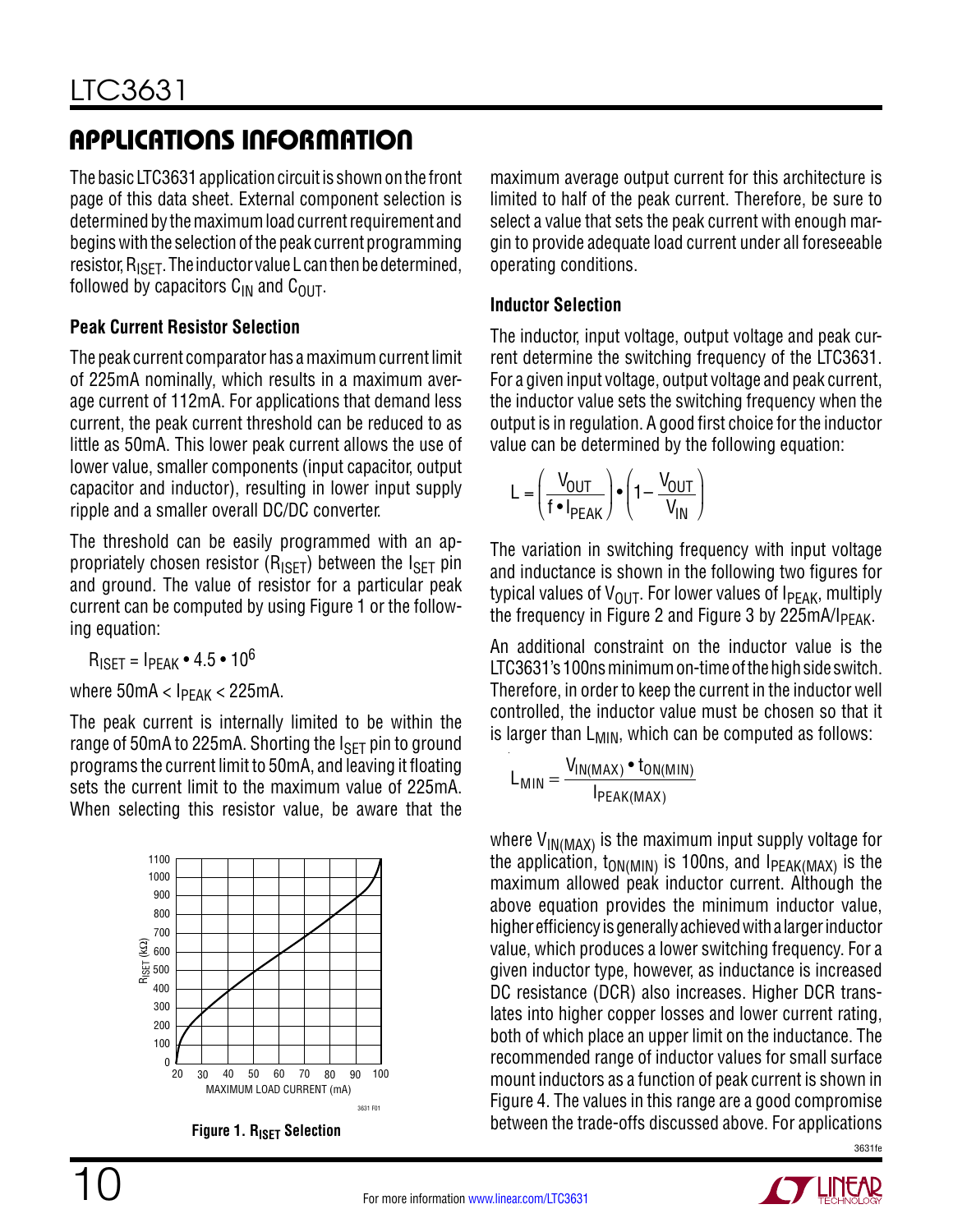

Figure 2. Switching Frequency for  $V_{\text{OUT}} = 5V$ 



Figure 3. Switching Frequency for  $V_{OIII} = 3.3V$ 



**Figure 4. Recommended Inductor Values for Maximum Efficiency**

where board area is not a limiting factor, inductors with larger cores can be used, which extends the recommended range of Figure 4 to larger values.

### **Inductor Core Selection**

Once the value for L is known, the type of inductor must be selected. High efficiency converters generally cannot afford the core loss found in low cost powdered iron cores, forcing the use of the more expensive ferrite cores. Actual core loss is independent of core size for a fixed inductor value but is very dependent of the inductance selected. As the inductance increases, core losses decrease. Unfortunately, increased inductance requires more turns of wire and therefore copper losses will increase.

Ferrite designs have very low core losses and are preferred at high switching frequencies, so design goals can concentrate on copper loss and preventing saturation. Ferrite core material saturates "hard," which means that inductance collapses abruptly when the peak design current is exceeded. This results in an abrupt increase in inductor ripple current and consequently output voltage ripple. Do not allow the core to saturate!

Different core materials and shapes will change the size/ current and price/current relationship of an inductor. Toroid or shielded pot cores in ferrite or permalloy materials are small and do not radiate energy but generally cost more than powdered iron core inductors with similar characteristics. The choice of which style inductor to use mainly depends on the price vs size requirements and any radiated field/EMI requirements. New designs for surface mount inductors are available from Coiltronics, Coilcraft, TDK, Toko, Sumida and Vishay.

### $C<sub>IN</sub>$  and  $C<sub>OUT</sub>$  Selection

The input capacitor,  $C_{IN}$ , is needed to filter the trapezoidal current at the source of the top high side MOSFET. To prevent large ripple voltage, a low ESR input capacitor sized for the maximum RMS current should be used. Approximate RMS current is given by:

$$
I_{RMS} = I_{OUT(MAX)} \bullet \frac{V_{OUT}}{V_{IN}} \bullet \sqrt{\frac{V_{IN}}{V_{OUT}} - 1}
$$

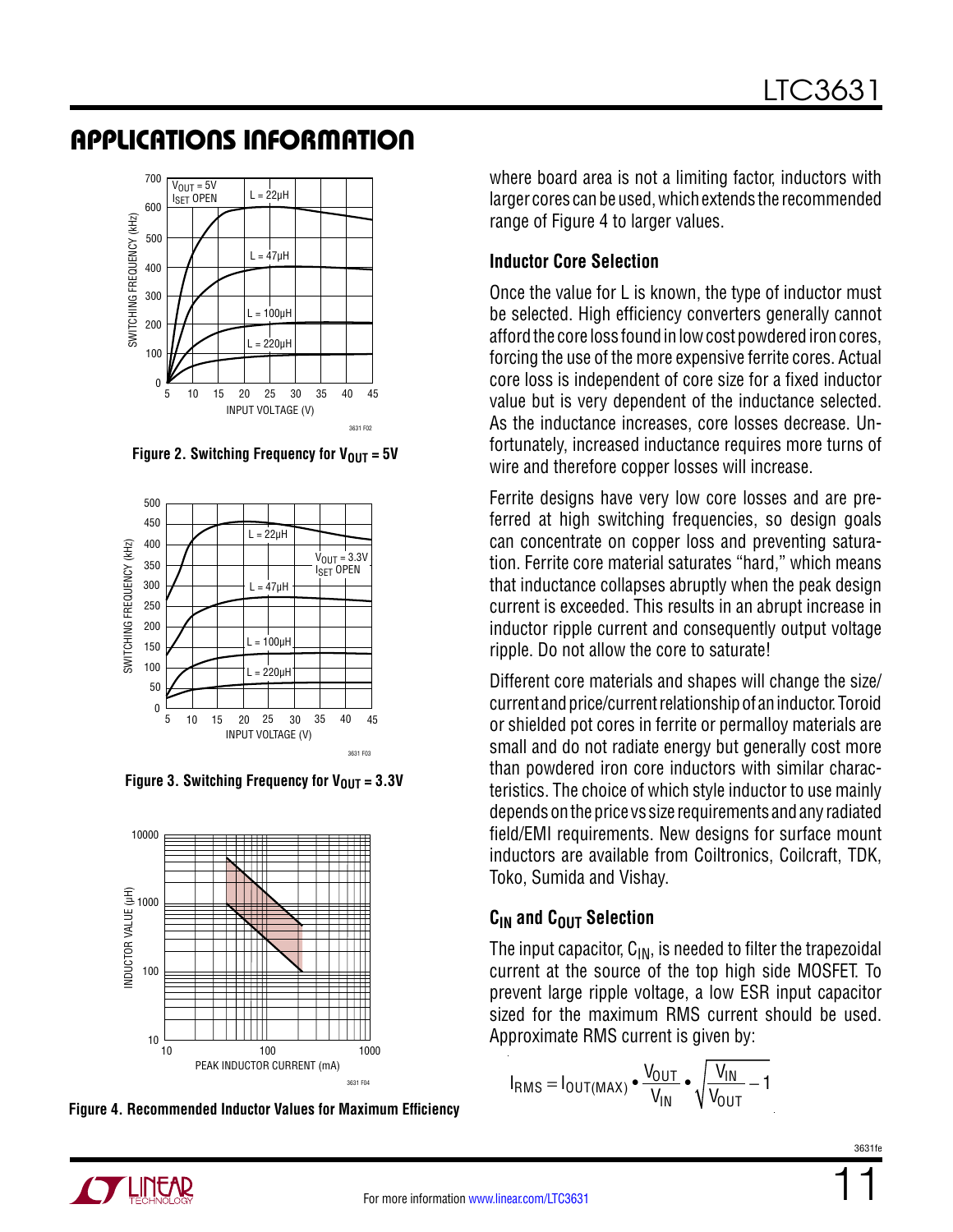This formula has a maximum at  $V_{IN} = 2V_{OIII}$ , where  $I<sub>RMS</sub> = I<sub>OIII</sub>/2$ . This simple worst-case condition is commonly used for design because even significant deviations do not offer much relief. Note that ripple current ratings from capacitor manufacturers are often based only on 2000 hours of life which makes it advisable to further derate the capacitor, or choose a capacitor rated at a higher temperature than required. Several capacitors may also be paralleled to meet size or height requirements in the design.

The output capacitor,  $C_{\text{OUT}}$ , filters the inductor's ripple current and stores energy to satisfy the load current when the LTC3631 is in sleep. The output ripple has a lower limit of  $V_{\text{OUT}}/160$  due to the 5mV typical hysteresis of the feedback comparator. The time delay of the comparator adds an additional ripple voltage that is a function of the load current. During this delay time, the LTC3631 continues to switch and supply current to the output. The output ripple can be approximated by:

$$
\Delta V_{\text{OUT}} \approx \left(\frac{I_{\text{PEAK}}}{2} - I_{\text{LOAD}}\right) \frac{4 \cdot 10^{-6}}{C_{\text{OUT}}} + \frac{V_{\text{OUT}}}{160}
$$

The output ripple is a maximum at no load and approaches lower limit of  $V_{\text{OUT}}/160$  at full load. Choose the output capacitor  $C_{\text{OUT}}$  to limit the output voltage ripple at minimum load current.

The value of the output capacitor must be large enough to accept the energy stored in the inductor without a large change in output voltage. Setting this voltage step equal to 1% of the output voltage, the output capacitor must be:

$$
C_{\text{OUT}} > 50 \cdot L \cdot \left(\frac{I_{\text{PEAK}}}{V_{\text{OUT}}}\right)^2
$$

Typically, a capacitor that satisfies the voltage ripple requirement is adequate to filter the inductor ripple. To avoid overheating, the output capacitor must also be sized to handle the ripple current generated by the inductor. The worst-case ripple current in the output capacitor is given by  $I<sub>RMS</sub> = I<sub>PFAK</sub>/2$ . Multiple capacitors placed in parallel may be needed to meet the ESR and RMS current handling requirements.

Tantalum, special polymer, aluminum electrolytic, and ceramic capacitors are all available in surface mount packages. Special polymer capacitors offer very low ESR but have lower capacitance density than other types. Tantalum capacitors have the highest capacitance density but it is important only to use types that have been surge tested for use in switching power supplies. Aluminum electrolytic capacitors have significantly higher ESR but can be used in cost-sensitive applications provided that consideration is given to ripple current ratings and longterm reliability. Ceramic capacitors have excellent low ESR characteristics but can have high voltage coefficient and audible piezoelectric effects. The high quality factor (Q) of ceramic capacitors in series with trace inductance can also lead to significant ringing.

#### **Using Ceramic Input and Output Capacitors**

Higher value, lower cost ceramic capacitors are now becoming available in smaller case sizes. Their high ripple current, high voltage rating and low ESR make them ideal for switching regulator applications. However, care must be taken when these capacitors are used at the input and output. When a ceramic capacitor is used at the input and the power is supplied by a wall adapter through long wires, a load step at the output can induce ringing at the input,  $V_{IN}$ . At best, this ringing can couple to the output and be mistaken as loop instability. At worst, a sudden inrush of current through the long wires can potentially cause a voltage spike at  $V_{IN}$  large enough to damage the LTC3631.

For applications with inductive source impedance, such as a long wire, a series RC network may be required in parallel with  $C_{IN}$  to dampen the ringing of the input supply. Figure 5 shows this circuit and the typical values required to dampen the ringing.



**Figure 5. Series RC to Reduce V<sub>IN</sub> Ringing**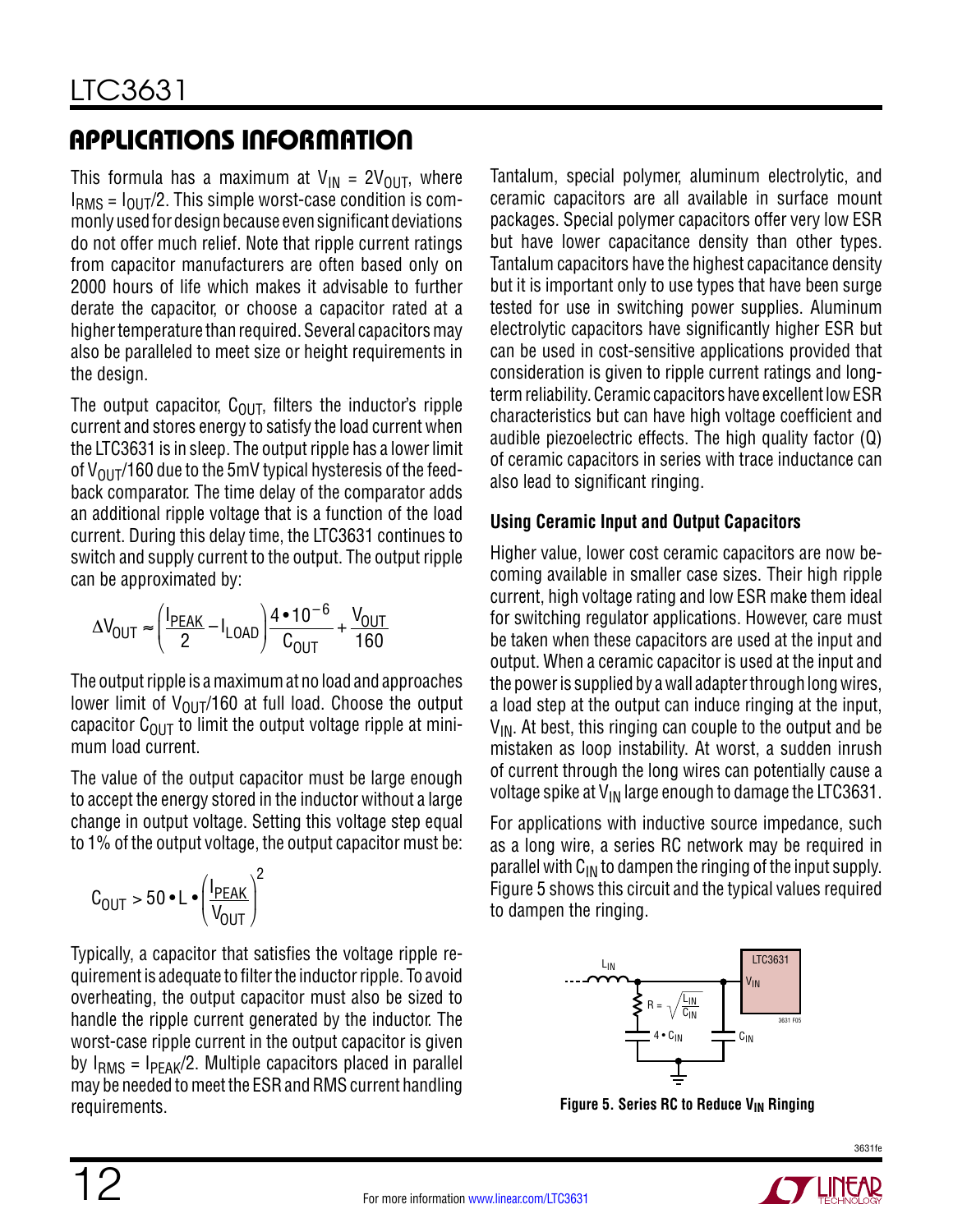#### **Output Voltage Programming**

For the adjustable version, the output voltage is set by an external resistive divider according to the following equation:

$$
V_{\text{OUT}} = 0.8 V \cdot \left(1 + \frac{R1}{R2}\right)
$$

The resistive divider allows the  $V_{FB}$  pin to sense a fraction of the output voltage as shown in Figure 6. Output voltage can range from  $0.8V$  to  $V_{IN}$ .



**Figure 6. Setting the Output Voltage**

To minimize the no-load supply current, resistor values in the megohm range should be used; however, large resistor values should be used with caution. The feedback divider is the only load current when in shutdown. If PCB leakage current to the output node or switch node exceeds the load current, the output voltage will be pulled up. In normal operation, this is generally a minor concern since the load current is much greater than the leakage. The increase in supply current due to the feedback resistors can be calculated from:

$$
\Delta I_{VIN} = \left(\frac{V_{OUT}}{R1 + R2}\right) \cdot \left(\frac{V_{OUT}}{V_{IN}}\right)
$$

#### **Run Pin with Programmable Hysteresis**

The LTC3631 has a low power shutdown mode controlled by the RUN pin. Pulling the RUN pin below 0.7V puts the LTC3631 into a low quiescent current shutdown mode  $(I<sub>0</sub> \sim 3\mu A)$ . When the RUN pin is greater than 1.2V, the

controller is enabled. Figure 7 shows examples of configurations for driving the RUN pin from logic.



**Figure 7. RUN Pin Interface to Logic**

The RUN pin can alternatively be configured as a precise undervoltage lockout (UVLO) on the  $V_{IN}$  supply with a resistive divider from  $V_{IN}$  to ground. The RUN pin comparator nominally provides 10% hysteresis when used in this method; however, additional hysteresis may be added with the use of the HYST pin. The HYST pin is an opendrain output that is pulled to ground whenever the RUN comparator is not tripped. A simple resistive divider can be used as shown in Figure 8 to meet specific  $V_{IN}$  voltage requirements.



**Figure 8. Adjustable Undervoltage Lockout**

Specific values for these UVLO thresholds can be computed from the following equations:

Rising V<sub>IN</sub> UVLO Threshold = 1.21V 
$$
\bullet \left(1 + \frac{R1}{R2}\right)
$$
  
Falling V<sub>IN</sub> UVLO Threshold = 1.10V  $\bullet \left(1 + \frac{R1}{R2 + R3}\right)$ 

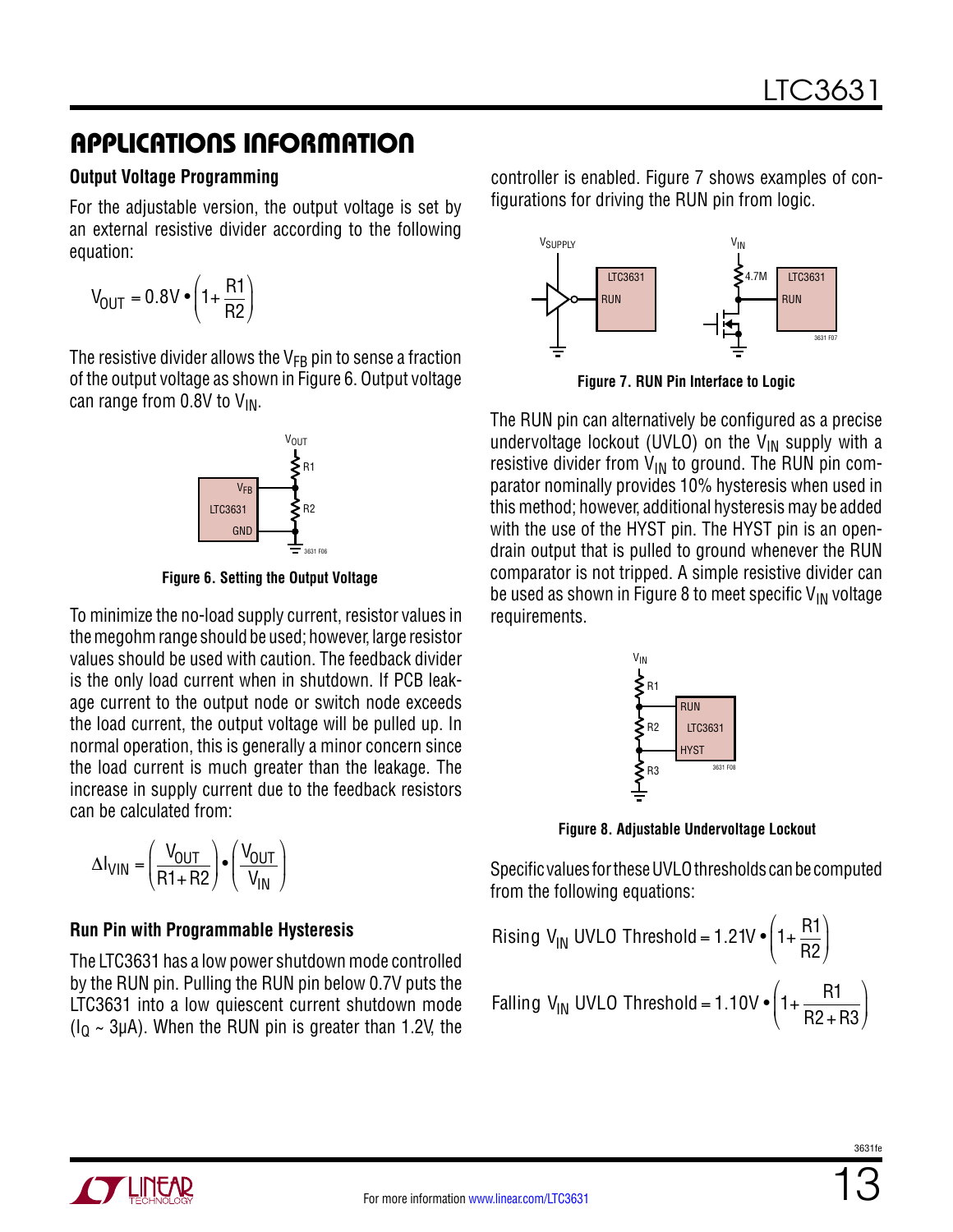The minimum value of these thresholds is limited to the internal  $V_{IN}$  UVLO thresholds that are shown in the Electrical Characteristics table. The current that flows through this divider will directly add to the shutdown, sleep and active current of the LTC3631, and care should be taken to minimize the impact of this current on the overall efficiency of the application circuit. Resistor values in the megohm range may be required to keep the impact on quiescent shutdown and sleep currents low. Be aware that the HYST pin cannot be allowed to exceed its absolute maximum rating of 6V. To keep the voltage on the HYST pin from exceeding 6V, the following relation should be satisfied:

$$
V_{IN(MAX)} \bullet \left(\frac{R3}{R1 + R2 + R3}\right) < 6V
$$

The RUN pin may also be directly tied to the  $V_{IN}$  supply for applications that do not require the programmable undervoltage lockout feature. In this configuration, switching is enabled when  $V_{IN}$  surpasses the internal undervoltage lockout threshold.

### **Soft-Start**

The internal 0.75ms soft-start is implemented by ramping both the effective reference voltage from 0V to 0.8V and the peak current limit set by the  $I_{\rm SFT}$  pin (50mA to 225mA).

To increase the duration of the reference voltage soft-start, place a capacitor from the SS pin to ground. An internal 5µA pull-up current will charge this capacitor, resulting in a soft-start ramp time given by:

$$
t_{SS} = C_{SS} \cdot \frac{0.8V}{5\mu A}
$$

When the LTC3631 detects a fault condition (input supply undervoltage or overvoltage) or when the RUN pin falls below 1.1V, the SS pin is quickly pulled to ground and the internal soft-start timer is reset. This ensures an orderly restart when using an external soft-start capacitor.

The duration of the 0.75ms internal peak current soft-start may be increased by placing a capacitor from the  $I_{\text{SET}}$  pin to ground. The peak current soft-start will ramp from 50mA to the final peak current value determined by a resistor

from  $I_{\text{SET}}$  to ground. A 1µA current is sourced out of the  $I_{\text{SET}}$  pin. With only a capacitor connected between  $I_{\text{SET}}$ and ground, the peak current ramps linearly from 50mA to 225mA, and the peak current soft-start time can be expressed as:

$$
t_{SS(ISET)} = C_{ISET} \bullet \frac{0.8V}{1\mu A}
$$

A linear ramp of peak current appears as a quadratic waveform on the output voltage. For the case where the peak current is reduced by placing a resistor from ISET to ground, the peak current offset ramps as a decaying exponential with a time constant of  $R_{\text{ISFT}} \cdot C_{\text{ISFT}}$ . For this case, the peak current soft-start time is approximately 3 • RISET • CISET.

Unlike the SS pin, the  $I_{\text{SFT}}$  pin does not get pulled to ground during an abnormal event; however, if the  $I_{\text{SFT}}$ pin is floating (programmed to 225mA peak current), the SS and  $I_{\text{SFT}}$  pins may be tied together and connected to a capacitor to ground. For this special case, both the peak current and the reference voltage will soft-start on power-up and after fault conditions. The ramp time for this combination is  $C_{SS(ISET)}$  • (0.8V/6µA).

#### **Efficiency Considerations**

The efficiency of a switching regulator is equal to the output power divided by the input power times 100%. It is often useful to analyze individual losses to determine what is limiting the efficiency and which change would produce the most improvement. Efficiency can be expressed as:

Efficiency =  $100\% - (L1 + L2 + L3 + ...)$ 

where L1, L2, etc. are the individual losses as a percentage of input power.

Although all dissipative elements in the circuit produce losses, two main sources usually account for most of the losses:  $V_{IN}$  operating current and  $I^2R$  losses. The  $V_{IN}$ operating current dominates the efficiency loss at very low load currents whereas the  $1^{2}R$  loss dominates the efficiency loss at medium to high load currents.

3631fe 1. The  $V_{IN}$  operating current comprises two components: The DC supply current as given in the electrical characteristics and the internal MOSFET gate charge currents.

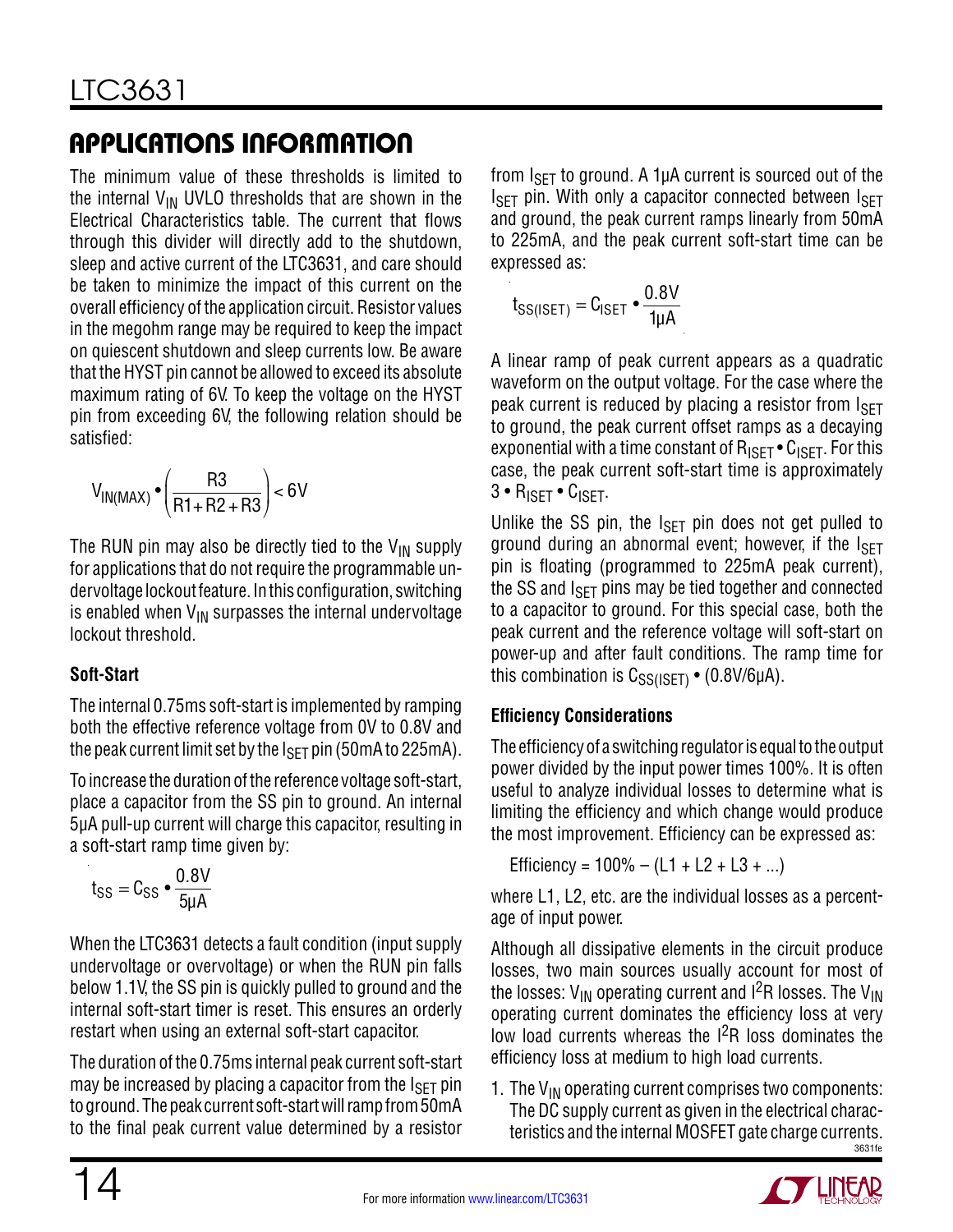The gate charge current results from switching the gate capacitance of the internal power MOSFET switches. Each time the gate is switched from high to low to high again, a packet of charge, dQ, moves from  $V_{IN}$  to ground. The resulting dQ/dt is the current out of  $V_{IN}$ that is typically larger than the DC bias current.

2. <sup>2</sup>R losses are calculated from the resistances of the internal switches,  $R_{SW}$ , and external inductor  $R_1$ . When switching, the average output current flowing through the inductor is "chopped" between the high side PMOS switch and the low side NMOS switch. Thus, the series resistance looking back into the switch pin is a function of the top and bottom switch  $R_{DS(ON)}$  values and the duty cycle (DC =  $V_{\text{OUT}}/V_{\text{IN}}$ ) as follows:

$$
R_{SW} = (R_{DS(ON)TOP})DC + (R_{DS(ON)BOT})(1 - DC)
$$

The  ${\sf R}_{{\sf DS}({\sf ON})}$  for both the top and bottom MOSFETs can be obtained from the Typical Performance Characteristics curves. Thus, to obtain the  $1<sup>2</sup>R$  losses, simply add  $R_{SW}$  to  $R_L$  and multiply the result by the square of the average output current:

$$
I2R Loss = I02(RSW + RL)
$$

Other losses, including  $C_{IN}$  and  $C_{OUT}$  ESR dissipative losses and inductor core losses, generally account for less than 2% of the total power loss.

#### **Thermal Considerations**

The LTC3631 does not dissipate much heat due to its high efficiency and low peak current level. Even in worst-case conditions (high ambient temperature, maximum peak current and high duty cycle), the junction temperature will exceed ambient temperature by only a few degrees.

#### **Design Example**

As a design example, consider using the LTC3631 in an application with the following specifications:  $V_{IN} = 24V$ ,  $V_{\text{OUT}} = 3.3V$ ,  $I_{\text{OUT}} = 100 \text{mA}$ , f = 250kHz. Furthermore, assume for this example that switching should start when  $V_{IN}$ is greater than 12V and should stop when  $V_{\text{IN}}$  is less than 8V. First, calculate the inductor value that gives the required switching frequency:

$$
L = \left(\frac{3.3V}{250kHz \cdot 225mA}\right) \cdot \left(1 - \frac{3.3V}{24V}\right) \cong 47\mu H
$$

Next, verify that this value meets the  $L_{MIN}$  requirement. For this input voltage and peak current, the minimum inductor value is:

$$
L_{MIN} = \frac{24V \cdot 100ns}{225mA} \approx 10 \mu H
$$

Therefore, the minimum inductor requirement is satisfied, and the 47μH inductor value may be used.

Next,  $C_{IN}$  and  $C_{OUT}$  are selected. For this design,  $C_{IN}$  should be sized for a current rating of at least:

$$
I_{RMS} = 100mA \cdot \frac{3.3V}{24V} \cdot \sqrt{\frac{24V}{3.3V} - 1} \approx 35mA_{RMS}
$$

Due to the low peak current of the LTC3631, decoupling the  $V_{IN}$  supply with a 1µF capacitor is adequate for most applications.

 $C<sub>OUT</sub>$  will be selected based on the output voltage ripple requirement. For a 2% (67mV) output voltage ripple at no load,  $C_{\text{OUT}}$  can be calculated from:

$$
C_{\text{OUT}} = \frac{225 \text{mA} \cdot 4 \cdot 10^{-6}}{2 \left(67 \text{mV} - \frac{3.3 \text{V}}{160}\right)}
$$

A 9.7µF capacitor gives this typical output voltage ripple at no load. Choose a 10µF capacitor as a standard value.

The output voltage can now be programmed by choosing the values of R1 and R2. Choose R2 = 240k and calculate R1 as:

$$
R1 = \left(\frac{V_{OUT}}{0.8V} - 1\right) \cdot R2 = 750k
$$

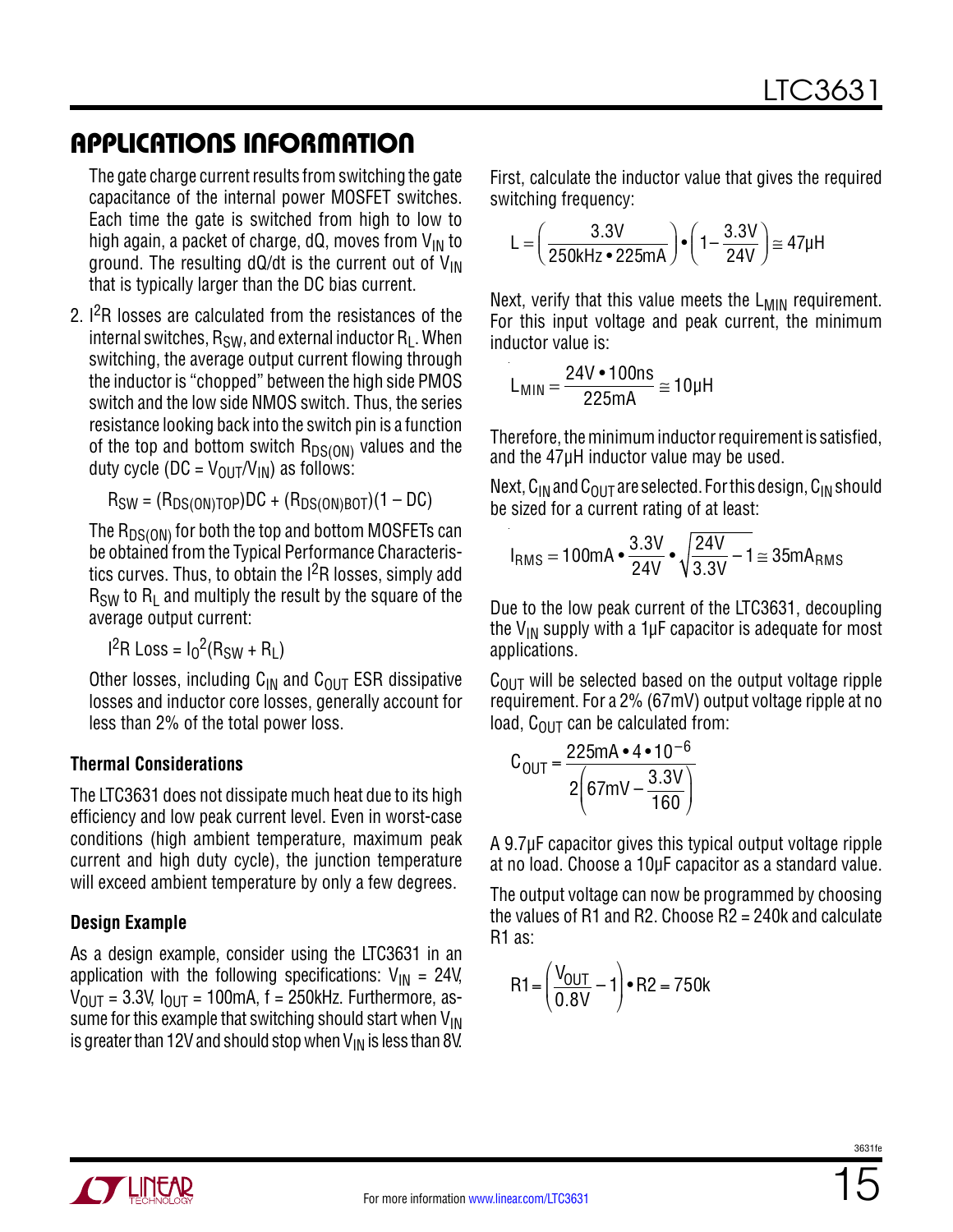The undervoltage lockout requirement on  $\mathsf{V}_{\mathsf{IN}}$  can be satisfied with a resistive divider from  $\mathsf{V}_{\mathsf{IN}}$  to the RUN and HYST pins. Choose R1 = 2M and calculate R2 and R3 as follows:

$$
R2 = \left(\frac{1.21V}{V_{IN(RISING)} - 1.21V}\right) \cdot R1 = 224k
$$
  

$$
R3 = \left(\frac{1.1V}{V_{IN(FALLING)} - 1.1V}\right) \cdot R1 - R2 = 94.8k
$$

Choose standard values for  $R2 = 226k$  and  $R3 = 95.3k$ . The  $I_{\text{SFT}}$  pin should be left open in this example to select maximum peak current (225mA). Figure 9 shows a complete schematic for this design example.



**Figure 9. 24V to 3.3V, 100mA Regulator at 250kHz**

### **PC Board Layout Checklist**

When laying out the printed circuit board, the following checklist should be used to ensure proper operation of the LTC3631. Check the following in your layout:

1. Large switched currents flow in the power switches and input capacitor. The loop formed by these components should be as small as possible. A ground plane is recommended to minimize ground impedance.

- 2. Connect the  $(+)$  terminal of the input capacitor,  $C_{IN}$ , as close as possible to the  $V_{IN}$  pin. This capacitor provides the AC current into the internal power MOSFETs.
- 3. Keep the switching node, SW, away from all sensitive small signal nodes. The rapid transitions on the switching node can couple to high impedance nodes, in particular  $V_{FR}$ , and create increased output ripple.
- 4. Flood all unused area on all layers with copper. Flooding with copper will reduce the temperature rise of power components. You can connect the copper areas to any DC net  $(V_{IN}, V_{OUT}, GND$  or any other DC rail in your system).





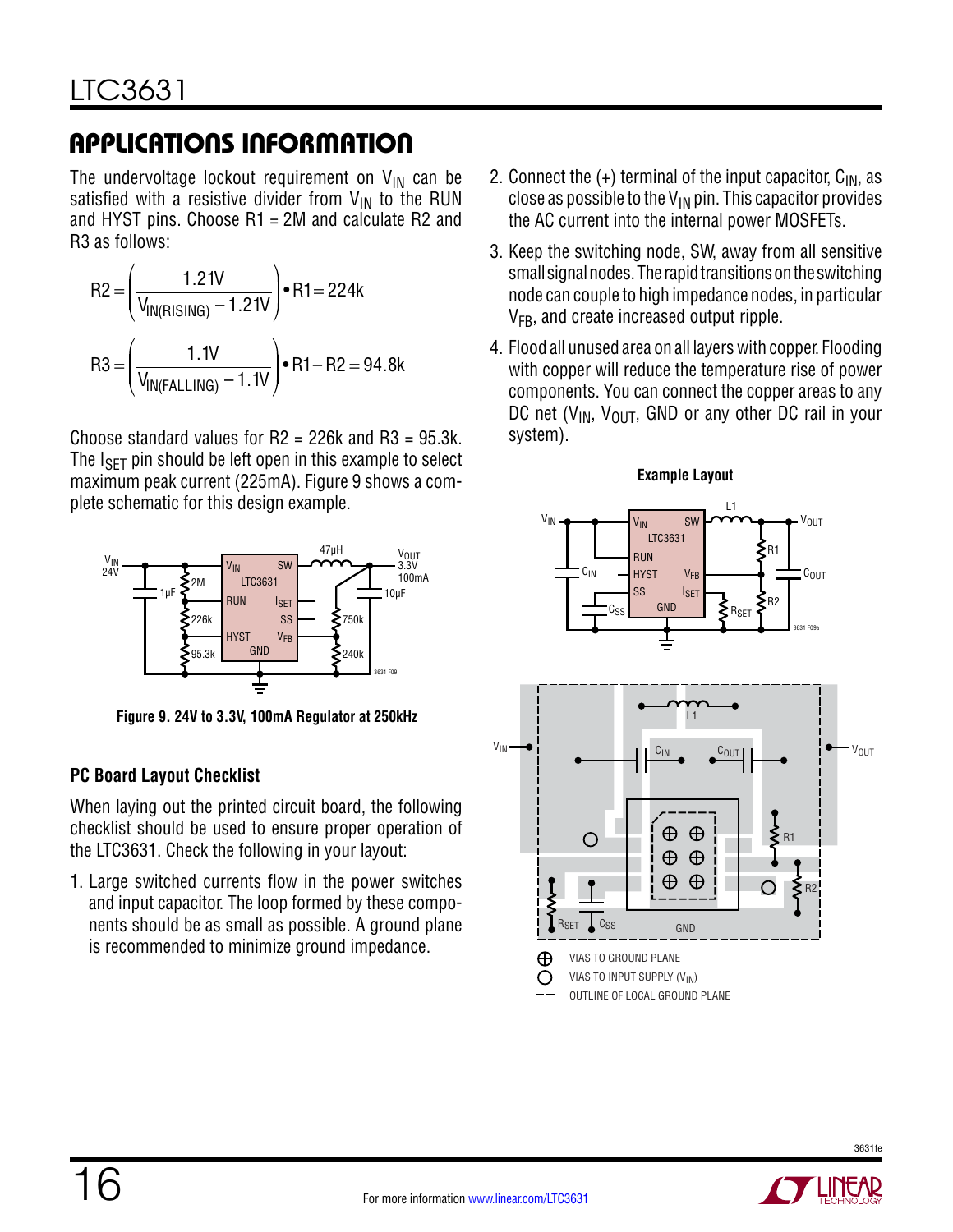### TYPICAL APPLICATIONS





#### **3.3V, 100mA Regulator with Peak Current Soft-Start, Small Size Soft-Start Waveforms**







#### **Positive-to-Negative Converter Maximum Load Current vs Input Voltage**



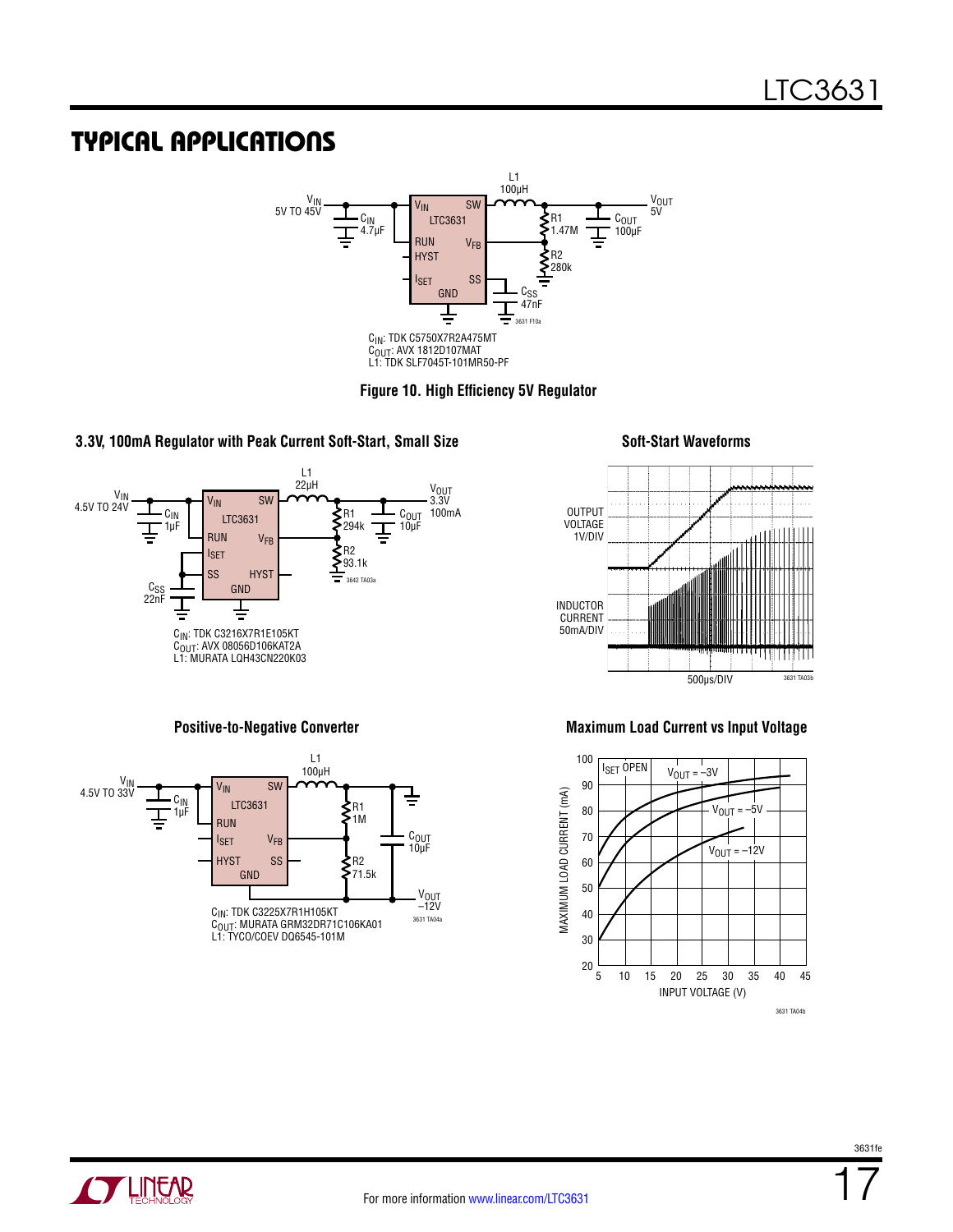## TYPICAL APPLICATIONS



#### **Small Size, Limited Peak Current, 20mA Regulator**

**High Efficiency 15V, 20mA Regulator Efficiency vs Load Current**





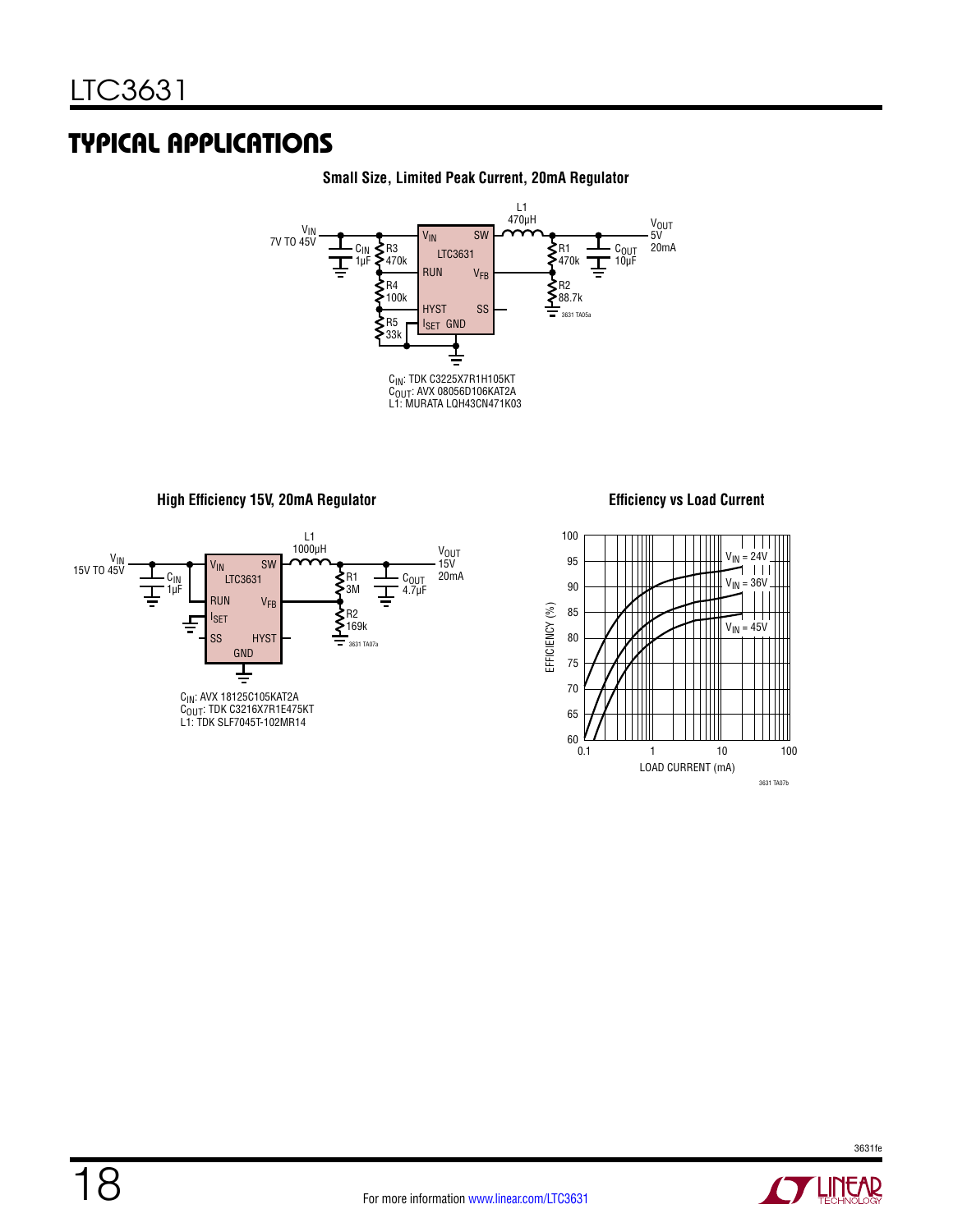### Package Description

**Please refer to<http://www.linear.com/designtools/packaging/> for the most recent package drawings.**



**DD Package**

 MOLD FLASH. MOLD FLASH, IF PRESENT, SHALL NOT EXCEED 0.15mm ON ANY SIDE 5. EXPOSED PAD SHALL BE SOLDER PLATED

6. SHADED AREA IS ONLY A REFERENCE FOR PIN 1 LOCATION

ON TOP AND BOTTOM OF PACKAGE

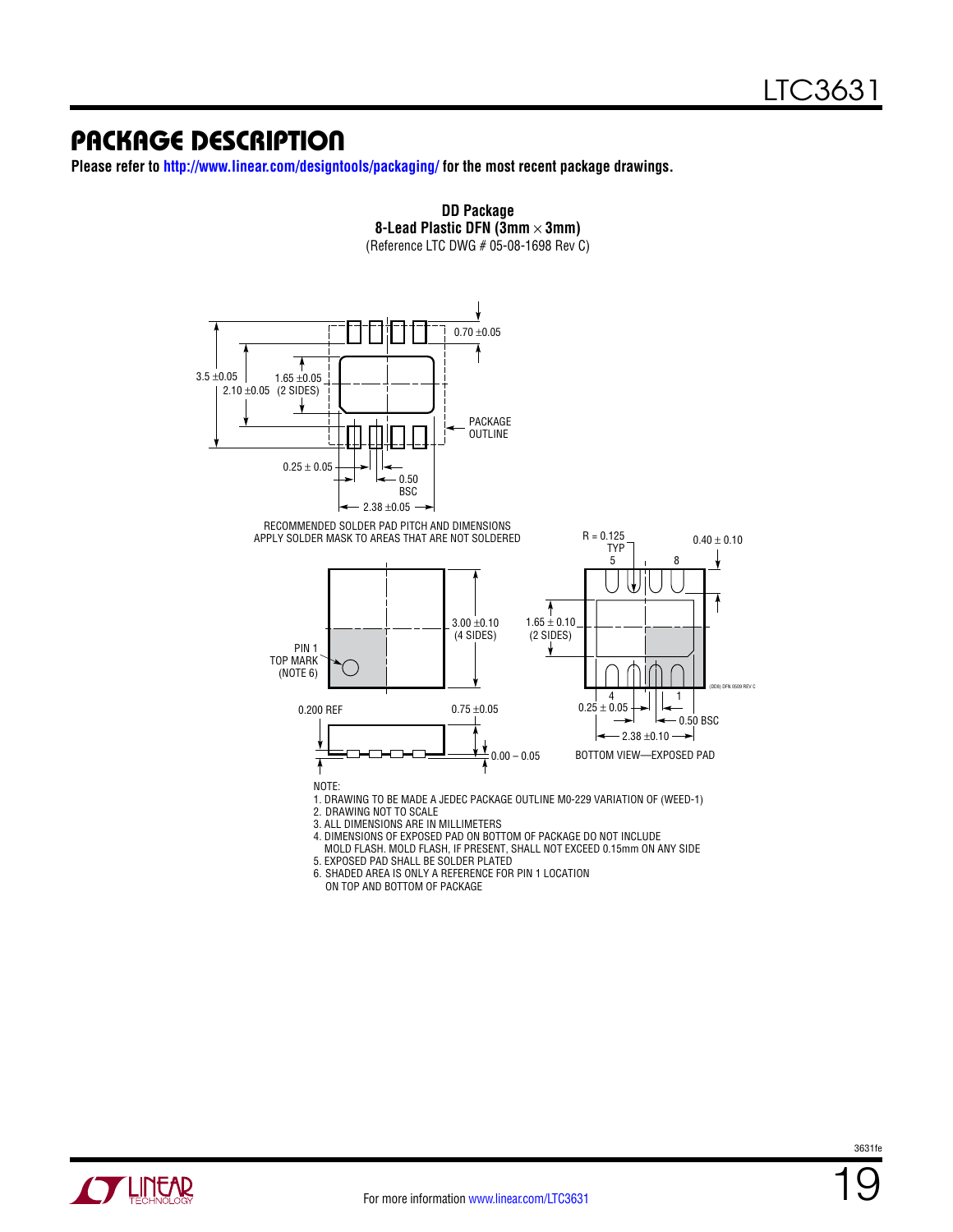### Package Description

**Please refer to <http://www.linear.com/designtools/packaging/>for the most recent package drawings.**



**MS8E Package 8-Lead Plastic MSOP, Exposed Die Pad**

- 1. DIMENSIONS IN MILLIMETER/(INCH) 2. DRAWING NOT TO SCALE
- 3. DIMENSION DOES NOT INCLUDE MOLD FLASH, PROTRUSIONS OR GATE BURRS.
- 
- MOLD FLASH, PROTRUSIONS OR GATE BURRS SHALL NOT EXCEED 0.152mm (.006") PER SIDE 4. DIMENSION DOES NOT INCLUDE INTERLEAD FLASH OR PROTRUSIONS.
- INTERLEAD FLASH OR PROTRUSIONS SHALL NOT EXCEED 0.152mm (.006") PER SIDE
- 5. LEAD COPLANARITY (BOTTOM OF LEADS AFTER FORMING) SHALL BE 0.102mm (.004") MAX

6. EXPOSED PAD DIMENSION DOES INCLUDE MOLD FLASH. MOLD FLASH ON E-PAD SHALL NOT EXCEED 0.254mm (.010") PER SIDE.

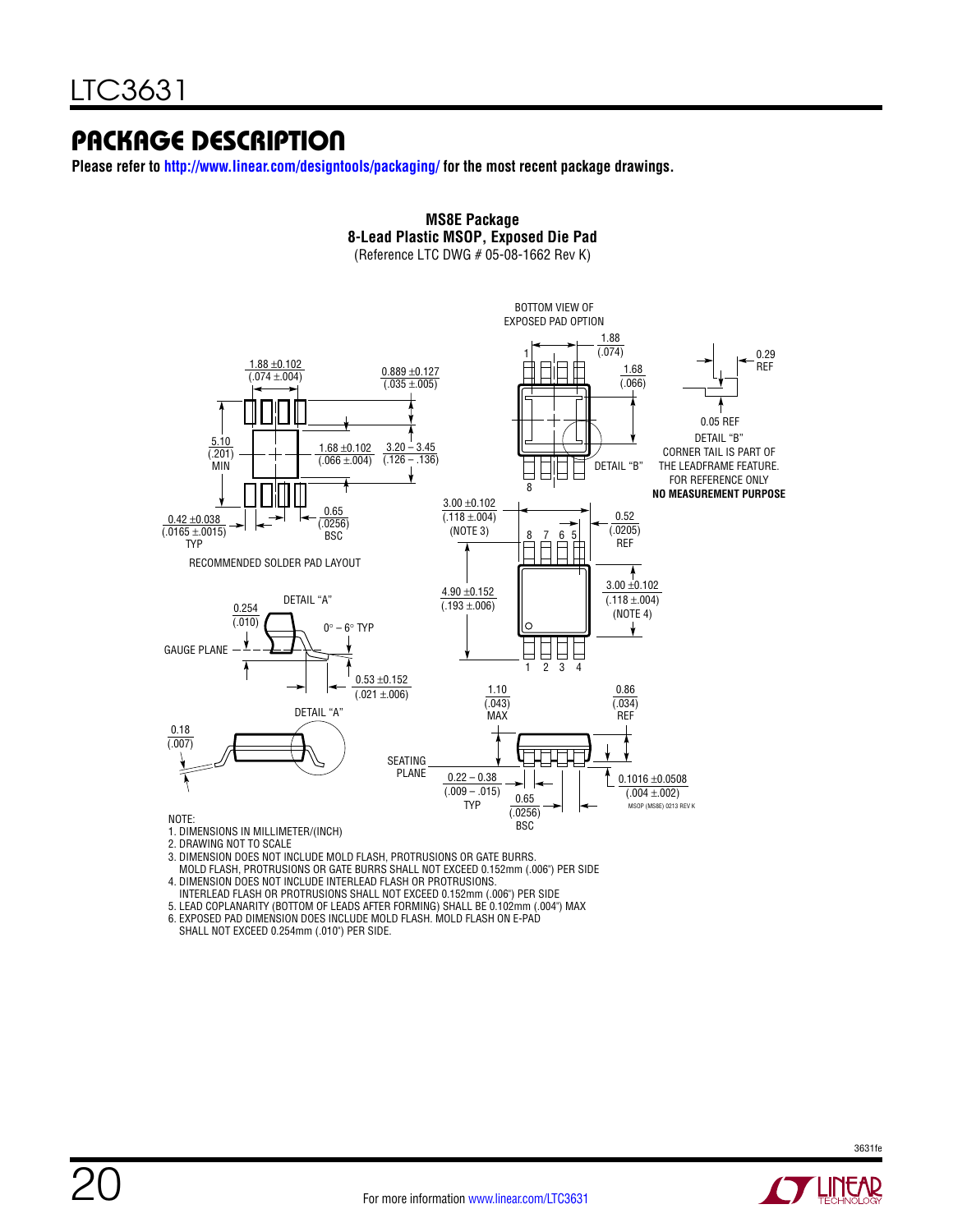### Revision History **(Revision history begins at Rev B)**

| <b>REV</b> | <b>DATE</b> | <b>DESCRIPTION</b>                                              | <b>PAGE NUMBER</b> |
|------------|-------------|-----------------------------------------------------------------|--------------------|
| B          | 05/10       | Updated Absolute Maximum Ratings and Order Information Sections | $\overline{c}$     |
|            |             | <b>Updated Note 2</b>                                           | 3                  |
|            |             | Updated Graphs G09, G18 and G19                                 | 4, 5, 6            |
|            |             | Updated GND pin text in Pin Functions                           | 6                  |
|            |             | Text added to "Output Voltage Programming" section              | 12                 |
|            |             | "Example Layout" Art added                                      | 16                 |
|            |             | <b>Updated Typical Application</b>                              | 22                 |
|            |             | <b>Updated Related Parts</b>                                    | 22                 |
| C          | 10/10       | Updated $C_{\text{IN}}$ and $C_{\text{OUT}}$ Selection section  | 12                 |
|            |             | <b>Updated Efficiency Considerations section</b>                | 15                 |
| D          | 08/11       | Updated equation in Design Example section                      | 16                 |
|            |             | Updated Figure 9                                                | 16                 |
| E          | 05/13       | Clarified inductor values in Figures 2 and 3                    | 11                 |